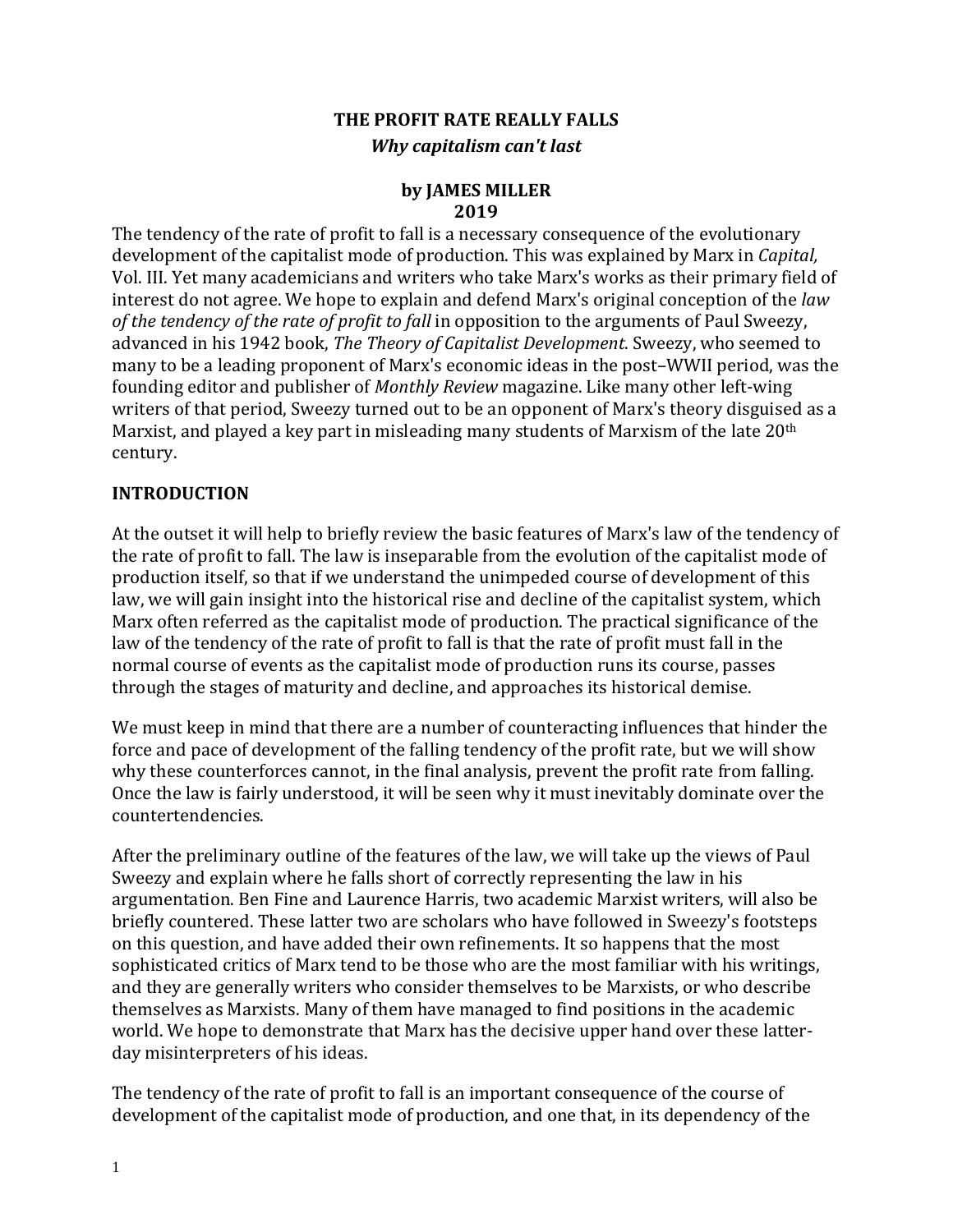inner logic of capital itself, demonstrates the historical limitedness of this form of society. Marx's analysis of the operation of this tendency has been openly attacked by bourgeois economists (Eugen Bohm von Bawerk, *Karl Marx and the Close of His System,* 1896, for example) whose unhistorical theories assume the perpetual existence of the capitalist mode of production. Within the writings of these opponents of Marxism there are occasional references to a general decline of the profitability of capital, for whatever reason. While the bourgeois economists see themselves responsible for putting a good face on an exploitative system, nonetheless sometimes Marx commented this way on the state of mind of those economists who find themselves confronted with the possibility of a longterm decline in the profit rate:

"But the main thing about their horror of the falling rate of profit is the feeling that capitalist production meets in the development of its productive forces a barrier which has nothing to do with the production of wealth as such; and this peculiar barrier testifies to the limitations and to the merely historical, transitory character of the capitalist mode of production; testifies that for the production of wealth, it is not an absolute mode; moreover, that at a certain stage it rather conflicts with its further development." (Marx, 1962, p. 237)

As the world capitalist crisis tightens its grip, the stifling feeling of weakening profits, low interest rates and increasingly risky or non-performing assets weighs ever more heavily on the minds of capitalists throughout the world. For the propertied class, and the economists who struggle to serve them (with little or no success), it is terrifying to imagine that a longterm decline of production, exchange and profitability could be the outcome of an underlying tendency rooted in the nature of capitalism itself. Most of them would deny such a thing, if given the opportunity. Faced with a severe squeeze on profits, the main response is that this is temporary. Any number of immediate or indirect causes can be pointed to: excessive taxes and government regulations, overcompensation of employees, higher costs of raw materials and overhead, bad international trade agreements, political/legal discrimination against companies or sectors of the economy, illegal practices of competitors, etc. Instead of probing the inner structure of capital and its laws of evolution, their daily experiences teach them to confine their thinking within this narrow framework of conflicting influences that forms the everyday ebb and flow of economic relations. Marx commented on the habits of thought that developed among the capitalists and those close to them: their lawyers, advisers and economists:

". . . it is just as natural for the actual agents of production to feel completely at home in these estranged and irrational forms of capital-interest, land-rent, labor-wages, since these are precisely the forms of illusion in which they move about and find their daily occupation. It is therefore just as natural that vulgar economy, which is no more than a didactic, more or less dogmatic, translation of everyday conceptions of the actual agents of production, and which arranges them in a certain rational order, should see precisely in this trinity, which is devoid of all inner connection, the natural and indubitable lofty basis for its shallow pompousness." (Marx, 1962, p. 809)

For the economists, once a problem is recognized, there is always a solution, or a range of potential solutions. But these supposed solutions are derived from the same superficial and semi-illusory categories that they are constantly juggling in their attempts to explain the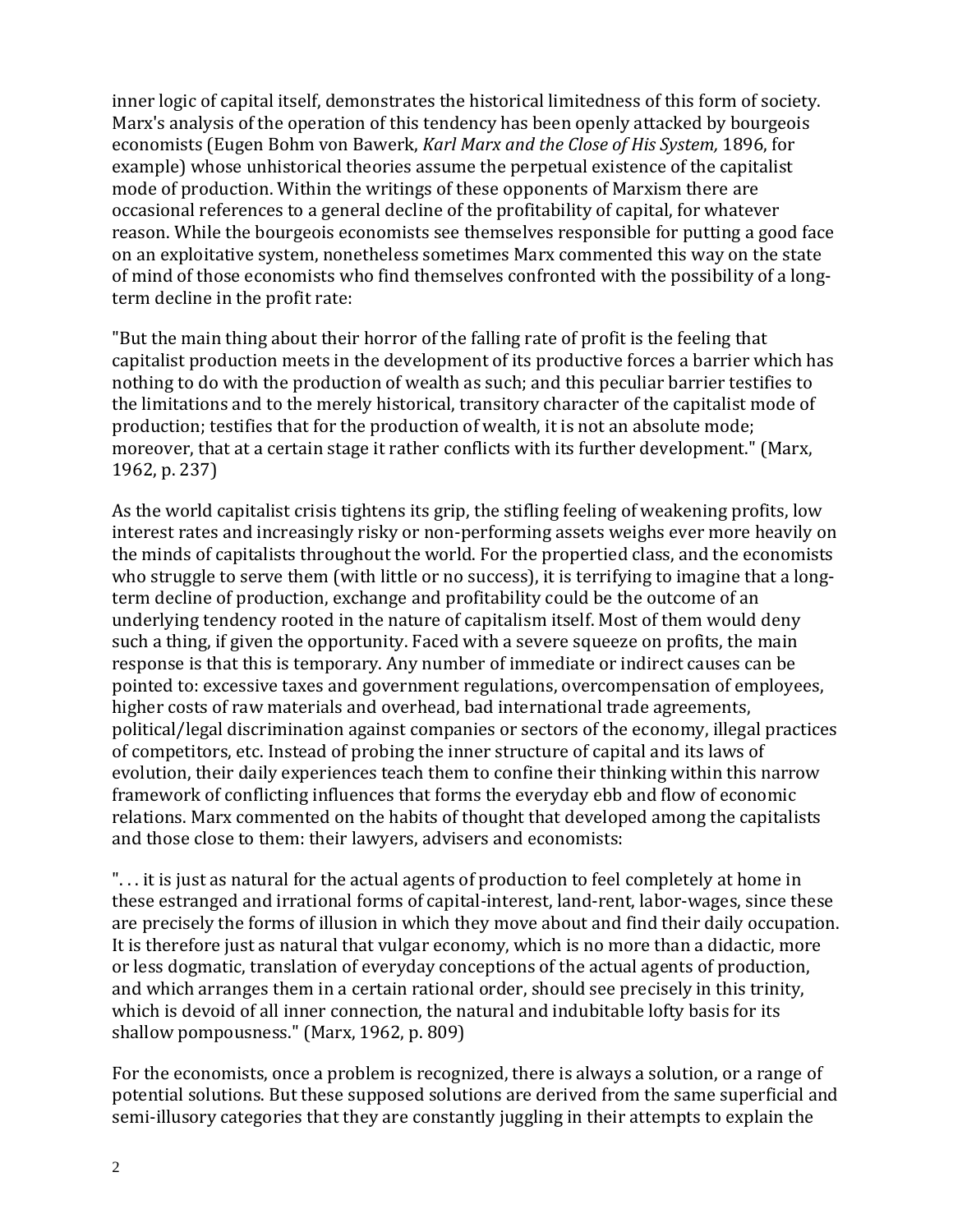world. Thus, when the economy suffers from slow growth, they offer recommendations for tax cuts, currency market manipulations, government spending deficits, stimulatory infrastructure spending, loosening credit requirements, lowering interest rates, sovereign bond buybacks, more advantageous trade pacts, technological modifications in production and commerce, etc. There always seems to be a way out of the dilemma. But at a certain point, late in the historical evolution of capitalism, as the crisis drags on, it seems to them that nothing works. Profit rates cannot be restored to their previous levels. A sense of hopelessness takes hold, although a recovery is generally predicted sooner or later. And even though they cling to the belief that capitalism is, in principle, a permanent and fairly stable system, they begin to doubt. And, under certain circumstances, doubt can lead to panic.

Marxists, on the other hand, are able to explain the historically transitory character of capitalism. Marx's study of the inner laws of development of the capitalist mode of production began with an evolutionary conception of change over time as a result of the unfolding of increasingly destructive forces. This approach recognizes the historical reality of the birth, the death, and the transitory nature of all social systems. The mind of God might be eternal, but Marx was able to dispense with such unearthly speculations. He was devoted to the scientific understanding of social phenomena. As for capitalism, it is the tendency of the average rate of profit to fall over the long run that explains its historically temporary character. To understand the operation of this tendency is to come to grips with the logical dynamic of a mode of production that lives: like an organism or a species, it is born, it grows, it matures, it ages and ultimately becomes overwhelmed by its own inner contradictions. It can give rise to new forms of production and exchange, and thus perpetuate civilization on the earth for centuries to come. But it has no mechanism for rejuvenation or resuscitation of a dying system. We might add that although capitalism itself dies, society as a whole, mobilizing its reserves of human solidarity and technological creativity, perseveres, and humanity reaches a higher stage of development.

But the law of the tendency of the rate of profit to fall does not function openly or constantly; it is not a mechanical process. It is a tendency which makes its impact felt on the surface of events in an unpredictable way, with many reversals and interruptions. The action of the law generates counteracting forces which Marx analyzes. But it continues to gather strength the longer, and the more completely, the system develops is inner potential.

The more capital is developed as the exclusive form of the production of the world's goods and services, and the more production corresponds to the requirements of capital, the more does the tendency of the rate of profit to fall express itself as an actual reduction in average profits worldwide, and thus acts as a practical barrier to the further development of the productive forces as well a trigger to intensify the class struggle.

#### DEFINITION OF TERMS

The falling rate of profit is rooted in the *increasing productivity of labor* as it develops under capitalism. As Marx explained,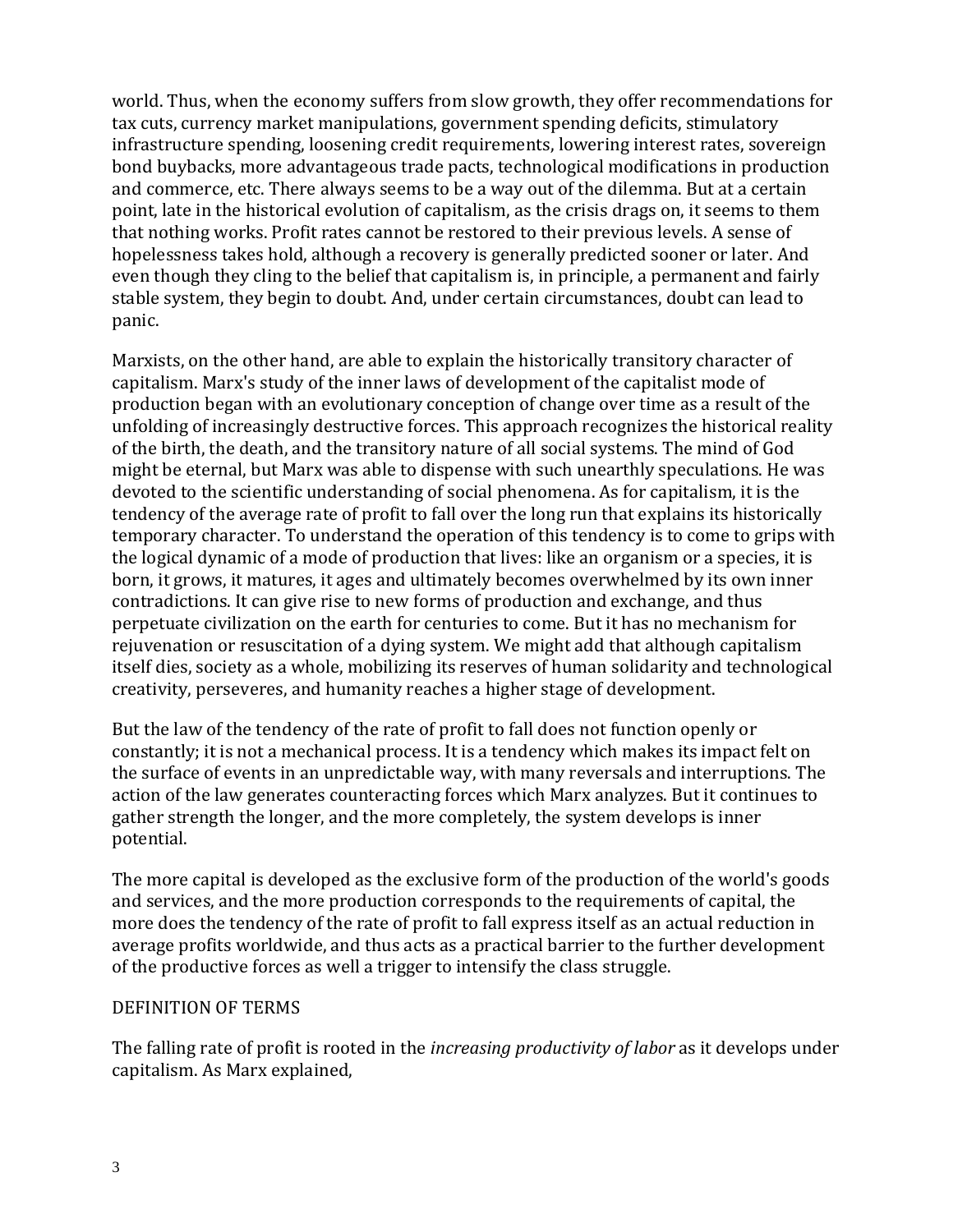". . . the level of the social productivity of labor is expressed in the relative extent of the means of production that one worker, during a given time, with the same degree of intensity of labor power, turns into products. The mass of means of production with which he functions in this way increases with the productivity of his labor. But those means of production play a double role. The increase of some is a consequence, that of others a condition, of the increasing productivity of labor. For example, the consequence of the division of labor (under manufacture) and the application of machinery is that more raw material is worked up in the same time, and therefore a greater mass of raw material and auxiliary substances enters into the labor process. That is the consequence of the increasing productivity of labor. On the other hand, the mass of machinery, beasts of burden, mineral manures, drain-pipes, etc., is a condition of the increasing productivity of labor. This is also true of the means of production concentrated in buildings, furnaces, means of transport, etc. But whether condition or consequence, the growing extent of the means of production, as compared with the labor power incorporated into them, is an expression of the growing productivity of labor. The increase of the latter appears, therefore, in the diminution of the mass of labor in proportion to the mass of means of production moved by it, or in the diminution of the subjective factor of the labor process as compared with the objective factor." (Marx, 1977, p. 773)

Within the capitalist regime, the means of production are not merely physical objects "implements, machinery, buildings, raw materials, etc." but are the material carriers of the value invested by the owners of capital in order to produce profits. This part of the capital is called by Marx *constant capital*, since the value of this part of capital is not a source of new profit, or added profit, for the capitalists. The value of constant capital is merely preserved by the laborers in the process of production, and passes unchanged into the value of the product. Whatever value this constant capital represents is paid for by the capitalists in an exchange of equal quantities of value. The other part of the value advanced for the purposes of profit-making Marx calls *variable capital*, to indicate that it is this part of the capital-value that provides additional value so as to render an increase in the value of the whole capital. Variable capital is exchanged for labor power, which passes into the hands of the workers in the form of wages. (Wages represent the value of labor power.) But what is really obtained by the capitalists in exchange for variable capital is living labor which creates more value in production than is paid for in the form of wages. The value created by the workers in the process of production, on average, is greater than the wages they receive in exchange for their laboring capacity.

Since the value created in production, on a daily basis, exceeds the daily value of the variable capital which corresponds to wages, there always remains a portion of new value, or unpaid labor value, provided by the laborers to the owners of the means of production. This increment Marx calls *surplus value*. The ratio of the surplus value to the variable capital is the rate of surplus value (or rate of exploitation), and the ratio of the surplus value to the whole advanced capital, constant and variable, is the rate of profit.

The tendency of the rate of profit to fall is a consequence of the long-term increase in the value of the constant part of capital in relation to the value of the variable part. As Marx indicated, this changing ratio is both consequence and condition of the rising productivity of labor, which is the increasing material output produced by the workers per hour. The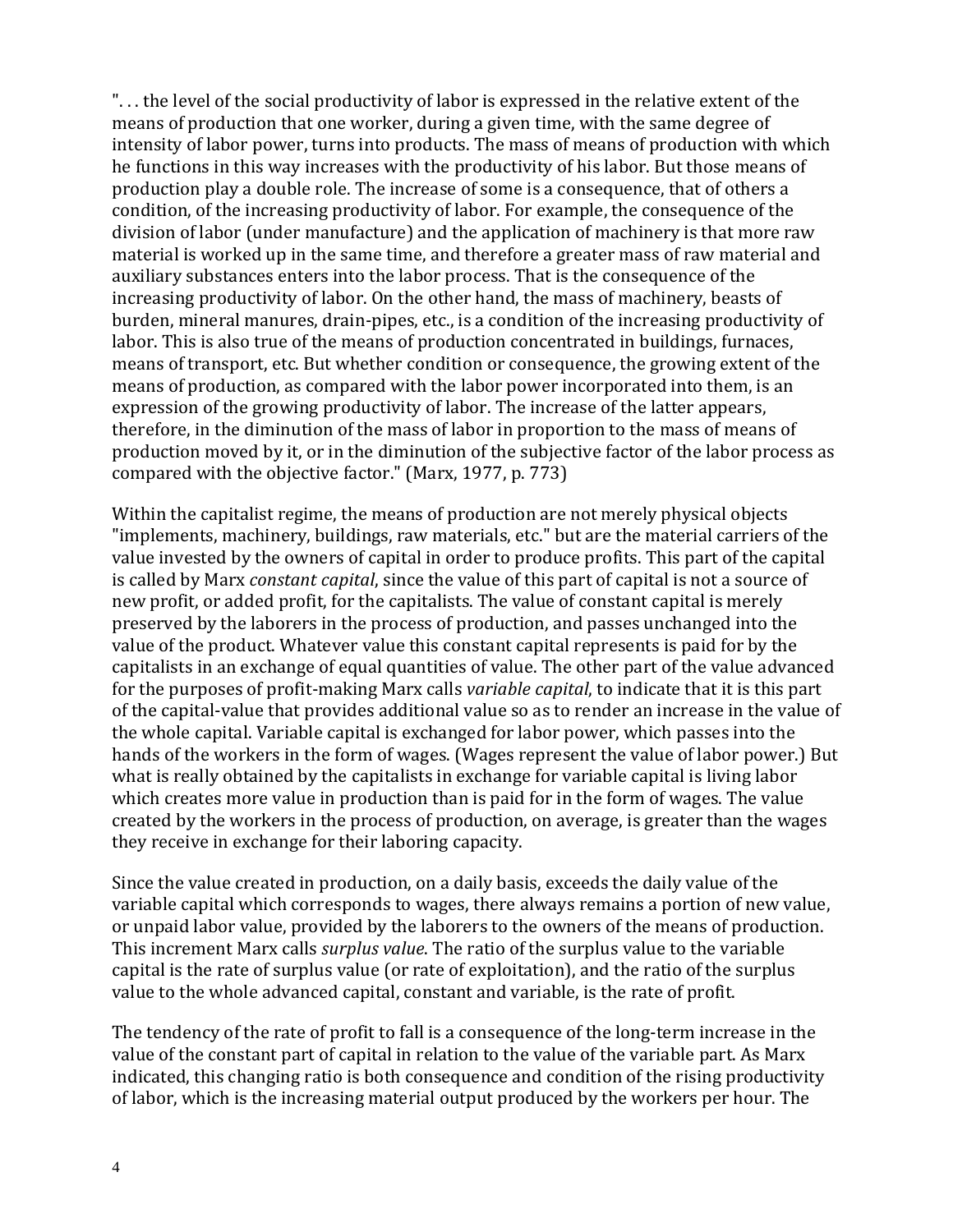increase of constant capital in relation to variable capital, which results from the growth in the productivity of labor, Marx calls the increase in the *organic composition of capital*.

However, since capital exists as commodities which are use values (material objects which serve some purpose for consumption, or for further production processes) with a given amount of exchange value attributed to them, the organic composition of capital must be recognized as being the result of changes both in use value and in exchange value. As Marx explained,

"The composition of capital is to be understood in a twofold sense. As value, it is determined by the proportion in which it is divided into constant capital, or the value of the means of production, and variable capital, or the value of labor power, the sum total of wages. As material, as it functions in the process of production, all capital is divided into means of production and living labor power. This latter composition is determined by the relation between the mass of the means of production employed on the one hand, and the mass of labor necessary for their employment on the other. I call the former the value composition, the latter the technical composition, of capital. There is a close correlation between the two. To express this, I call the value composition of capital, in so far as it is determined by its technical composition and mirrors the changes in the latter, the organic composition of capital. Wherever I refer to the composition of capital, without further qualification, its organic composition is always understood." (Marx, 1977, p. 762)

If a manufacturing capitalist hires many laborers, who work with simple tools, most of the advanced capital is in the form of variable capital, and there is a relatively small constant capital value. In this case the rate of profit is high, since all the surplus value produced by these laborers is appropriated by the owner, and the ratio of the appropriated surplus value to the advanced capital is relatively high. If, on the other hand, the capitalist purchases a highly mechanized productive apparatus, and hires relatively few workers to operate it, most of the capital advanced is non-profit-yielding constant capital, and the variable capital advanced to purchase the labor power is relatively small. In this case, the ratio of the surplus value produced by the few workers to the whole advanced capital is relatively low. Thus, as long as the average organic composition of the total social capital continues to rise, as a result of advancing productivity of labor, the value of the constant capital increases in relation to the value of the variable capital, and the rate of profit falls.

The rate of profit is the ratio of the surplus value appropriated by the capitalist, given the sale of the commodities at prices which reflect their value. As we indicated above, competition forces the capitalists to adopt more modern and productive equipment and methods, thus advancing the organic composition of capital. It is assumed here that surplus value is produced only by the workers in the process of production, not by the elements of constant capital. This conclusion is derived from an analysis of competition, which reveals that products are sold at prices which correspond to their values. If the elements of constant capital were sold, on average, above their value, thus signifying a profit for their seller, or below their value, signifying a profit for their buyer, this would annul the laws of price competition, and thus could not be a sustainable feature of commodity exchange. In practice, cheating does occur, but not as a basic law that governs the economic system in capitalist society. The existence of profit cannot be explained as generalized cheating, or robbery, because if all capitalists robbed one another, the robbery of one would be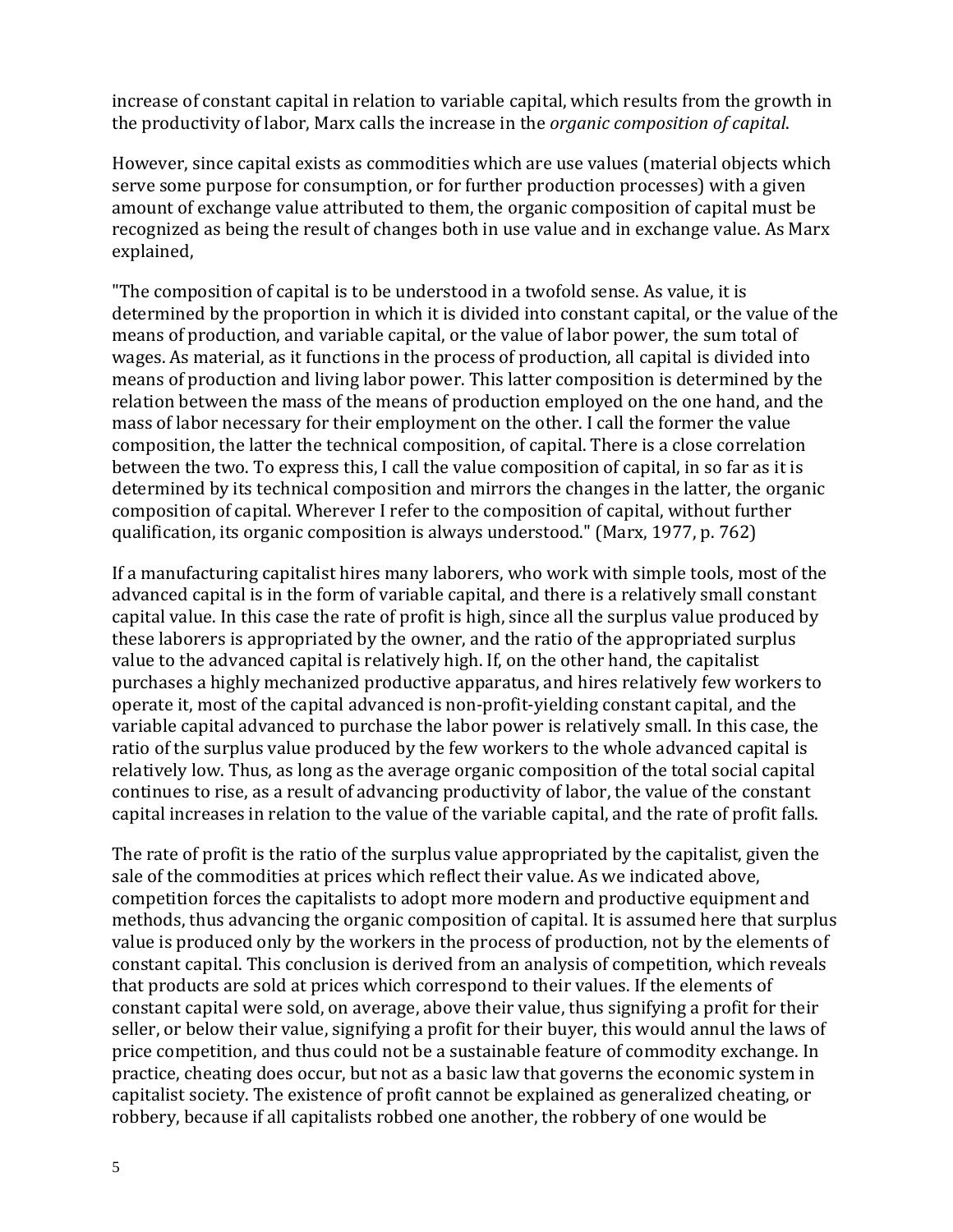balanced by the robbery of another, and in the end these transfers of value from one to another would cancel out. In the end, taking from one and giving to another cannot explain the creation of new value, nor can it explain how a social regime can reproduce itself and persist from generation to generation.

#### PRODUCTIVITY AND COMPETITION

Improvements in productive technology which boost the productivity of labor are driven by competition among the various capitalist enterprises within each branch of industry. Competition, in the final analysis, is price competition. As Marx indicated,

"Other things being equal, the capitalist's commodities can only command a more extensive market if their prices are reduced. He will therefore sell them above their individual value but below their social value...." (Marx, 1977, p. 434) And further:

"No capitalist ever voluntarily introduces a new method of production, no matter how much more productive it may be, and how much it may increase the rate of surplus value, so long as it reduces the rate of profit. Yet every such new method of production cheapens the commodities. Hence, the capitalist sells them originally above their prices of production, or, perhaps, above their value. He pockets the difference between their costs of production and the market prices of the same commodities produced at higher costs of production. He can do this, because the average labor time required socially for the production of these latter commodities is higher than the labor time required for the new methods of production. But competition makes it general and subject to the general law. There follows a fall in the rate of profit—perhaps first in this sphere of production, and eventually it achieves a balance with the rest—which is, therefore, wholly independent of the will of the capitalist." (Marx, 1962, p. 259)

The improvement of technology, or the better organization of production implemented by the capitalist, with the help of his administrators and engineers, must reduce the total costs of producing a given quantity of commodities. If a new machine is purchased to replace living labor, the labor value represented in the machine must be less than the labor replaced by the machine. In this way the cost of producing a given quantity of commodities is less. The total labor required to produce the given commodities "both the labor time objectified in the means of production and that expended in the immediate process of production" is lowered. Marx wrote,

"With all application of machinery (let us initially look at the case such as it arises directly, that a capitalist puts a part of his capital into machinery rather than into immediate labor) a part of the capital is taken away from its variable and self-multiplying portion, i.e. that which exchanges for living labor, so as to add it to the constant part, whose value is merely reproduced or maintained in the product. But the purpose of this is to make the remaining portion more productive." (Marx, 1973, p. 819) Elsewhere Marx noted:

"If a machine which cost 100 working days to make replaced only 100 working days, then it would in no way increase the productive power of labor and in no way decrease the cost of the product." (Marx, 1973, p. 765)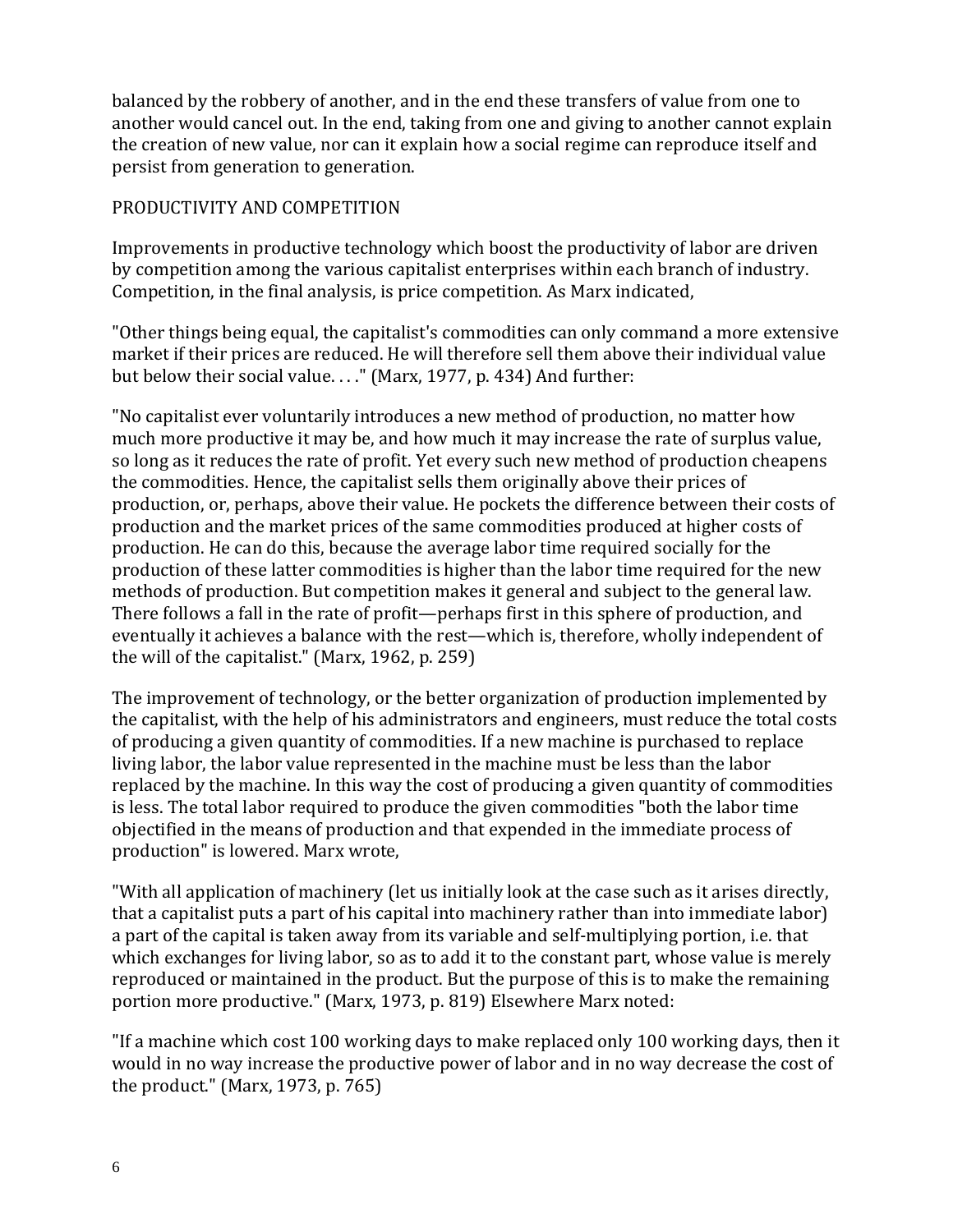Competition enforces the lowering of prices of commodities, which can only be achieved in the long run by lowering their values. Thus mechanization, the replacement of living labor by machinery, must be carried out in such a way that the total labor time socially required to produce a given commodity is less than it was before the new productive equipment was introduced. The problem of reducing labor time through better machinery, equipment or organizational methods is a problem of science and its application to production. Although new technology may sometimes be introduced that raises the labor time required for the production of particular commodities, this is only possible as an exception, and cannot generally improve the competitive position of the capitalist who introduces such technology. The battle of competition is won by the capitalist with the lowest production cost.

#### SUBSTITUTION OF MACHINES FOR LIVING LABOR

However, it may not always be clear why technical innovation, automation or mechanization in the final analysis must necessarily increase the mass of the means of production in relation to living labor, i.e. increase the technical composition of capital. Paul Sweezy, for example, in a 1981 lecture, tries to build a case for the possibility of substantial growth in the productivity of labor without substituting machinery for living labor. He argues:

". . . Marx's law of the falling tendency of the rate of profit was rooted in the conditions of nineteenth-century capitalism. But it must be added that it loses plausibility when applied to the fully mature capitalism that emerged in the twentieth century.

". . . The way for capitalists to increase labor productivity (and hence raise their rate of profit) can no longer be assumed generally to be through substituting machinery for living labor. It may equally well be through substituting more productive machines and processes." (Sweezy, 1981, p. 52) To bolster this assertion, he then quotes Capital, Vol. I, where Marx states:

"A part of the functioning constant capital consists of instruments of labor such as machinery, etc., which are not consumed, and therefore not reproduced or replaced by new ones of the same kind until after long periods of time. . . . If the productiveness of labor has, during the using up of these instruments of labor, increased (and it develops continually with the uninterrupted advance of science and technology), cheaper machines, tools, apparatus, etc., replace the old. The old capital is reproduced in a more productive form, apart from the constant detail improvements in the instruments of labor already in use." (Marx, 1977, p. 753)

But Marx's judgment here does not support Sweezy's view that substituting more productive for less productive machines differs from substituting machinery for living labor. These two processes are one and the same. The expression: "substituting more productive machines and processes" cannot mean anything other than: "substituting machines (or processes) for living labor." A more productive machine is one which makes possible the production of more units of physical output per worker-hour, which is the same as saying that it produces the same number of units with less labor time. In other words, the ratio between machinery and living labor increases, or, machinery is substituted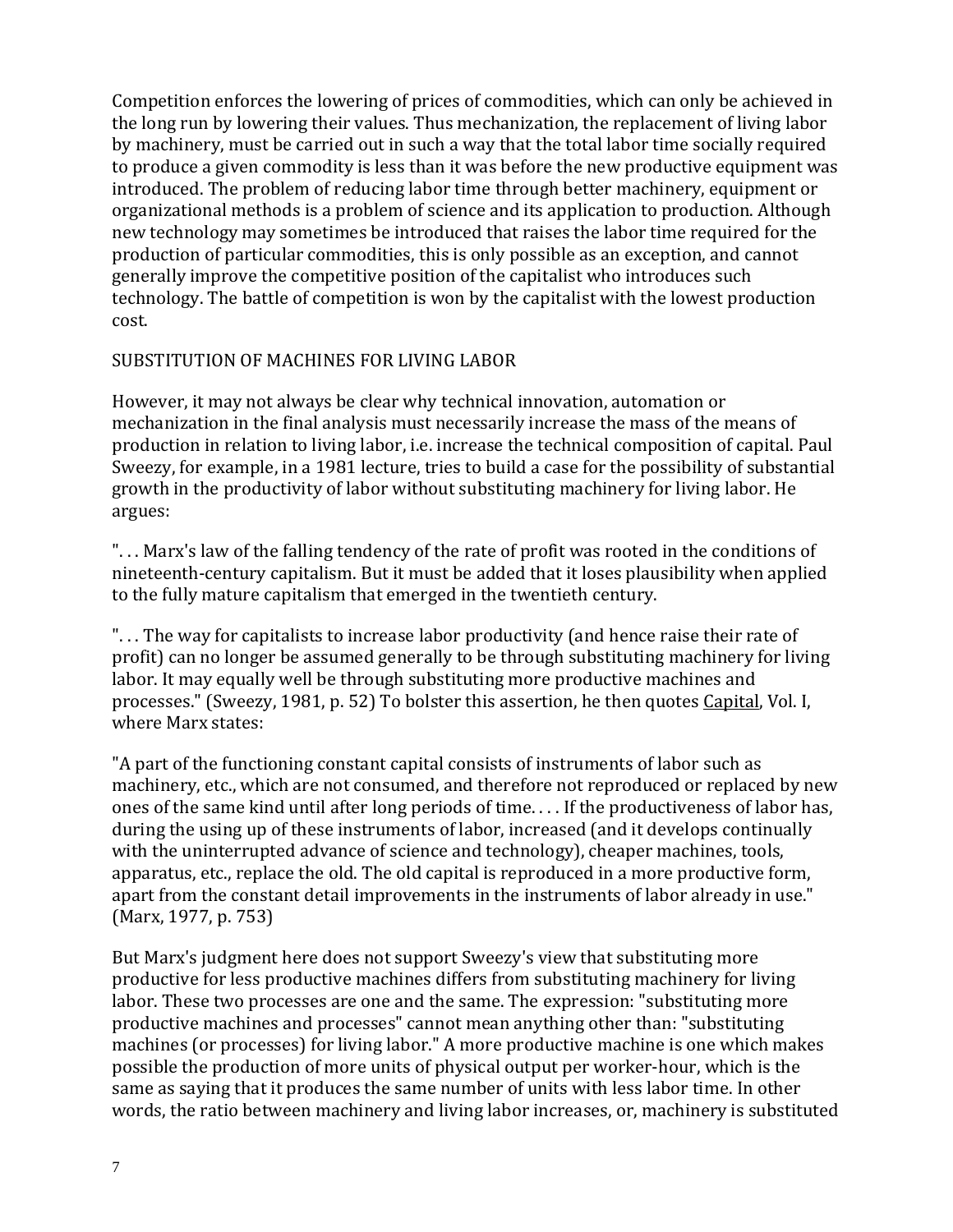for living labor. If one sets up a comparison between labor time, on the one side, and the mass of tooling and materials on the other side, it soon becomes apparent that as the tooling improves the ratio changes with less and less labor time in relation to the mass of material on the other side.

And it makes no difference whether this technological progress occurs in the nineteenth, twentieth, or any other century. Modern machinery is a qualitative advance in the evolution of the instruments of labor, to be sure, but this advance, in itself, from its earliest days, has always involved the substitution of tools, or systems of tools, or instruments, for living labor. The advancing productivity also subsumes the introduction of more efficient and cheaper kind of motive force: from the human back, to the ox, to the water-wheel, to the steam engine, to the internal combustion engine, to the modern electrical grid running on fossil fuels. And the process of substituting better, more effective, tools for the ones currently in use, is quite synonymous with the substitution of tools, equipment, instrumentation, etc., for labor. Marx has pointed out:

"The increasing productivity of labor (insofar as it is connected with machinery) is identical with the decreasing number of workers relatively to the number and extent of the machinery employed." In order to illustrate this principle, he continues, saying: "Instead of a simple and cheap instrument a collection of such instruments (even though they are modified) is used, and to that collection has to be added the whole part of the machinery which consists of the moving and transmitting parts; and also, the materials used (like coal, etc.) to produce the motive power (such as steam)." (Marx, 1971, p. 365)

Here Marx draws attention to the mechanization of handicraft industry, and not to the further mechanization of machine industry. But the increasing use of improved machinery and more efficient productive methods only perpetuates and deepens the initial mechanization on its own basis, institutionalizing it, and spurring the growth of technological research and development, which, in their turn, provide the knowledge that feeds more revolutions in productive technology. Just as the first machine replaces a certain number of workers engaged in handicraft production of the given article, a better machine replaces yet more. Marx maintained:

"It is an incontrovertible fact that, as capitalist production develops, the portion of capital invested in machinery and raw materials grows, and the portion laid out in wages declines." (Marx, 1971, p. 364)

#### COUNTERTENDENCIES TO THE FALLING PROFIT RATE

The law of the tendency of the rate of profit to decline thus assumes a capitalist system in which competition cannot be annulled, and in which, therefore, improvements in the productivity of labor are promoted by the unavoidable price competition. But many who regard themselves as Marxists, including Sweezy, question or deny the validity of the law of the tendency of the rate of profit to fall, on the grounds that the forces which tend to raise the rate of profit, thus counteracting its fall, might permanently or indefinitely uphold the profit rate. The counteracting influences to the falling profit rate were outlined by Marx in chapter 14 of Capital, Vol. III. They include the increasing intensity of exploitation, the cheapening of the elements of constant capital, and others, and more could be added,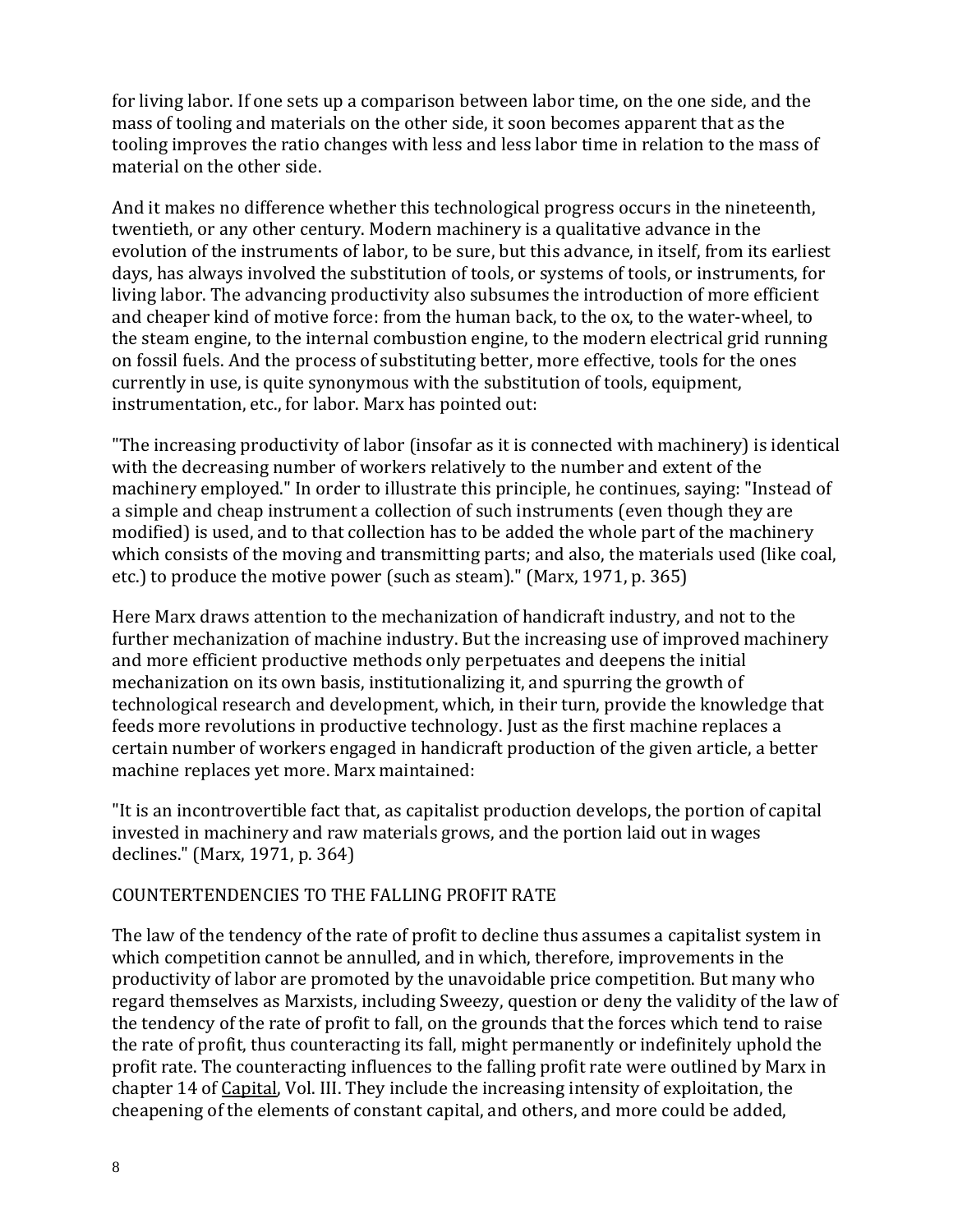beyond those mentioned in Capital, as Marx indicated. But none of these countertendencies can permanently or definitively obstruct the decline in the rate of profit, and this becomes clear once it is seen that they function as part of a process in which no one tendency can act singly or independently. They are parts of a dynamic system of interacting tendencies, each one conditioning the others, which continue evolving in the direction of an ever-greater disproportion between the productive apparatus and living labor—and it is this *interdependency* of the tendencies which both promote and retard the falling profit rate that Sweezy overlooks.

It will be explained below why this conclusion is inescapable, but at this point a secondary issue should be addressed which may be helpful in establishing the framework for this discussion. And that is this: recognizing that the tendency of the rate of profit to decline is not a mechanical or uniform process, and acknowledging that its actual operation is hindered and interrupted by countervailing forces, it is beside the point to attempt to predict how rapidly the rate of profit might fall in any given period of capitalist development. This paper focuses on explaining the essential character of capitalist production, and to see the law as part of the internal necessity of its development. Such questions as: whether the profit rate is currently falling, and if so at what rate, or, what has been the actual measured rate of profit for the past 100 years, etc., are questions which should be set aside as not relevant to the problem posed here. These questions are not unimportant, but they fall outside the scope of this paper. The law states that the profit rate must fall only in the final analysis and in the long run.

### "INDETERMINACY" IN THE DIRECTION OF THE PROFIT RATE

As mentioned above, some who criticize Marx's view of the falling rate of profit tend to accept that the tendency exists but believe that its operation is counterbalanced by the opposing forces in such a way that the ultimate direction of the profit rate is indeterminable. An example of this approach is in Rereading Capital, by Ben Fine and Laurence Harris. The authors state:

"When Marx refers to an economic law he explicitly means a tendency. He makes this clear in the very title of Vol. III, Chapter 13, and the first paragraph of Chapter 14; and elsewhere (for example Capital, Vol. III, p. 175) he states that it is the meaning of all economic laws. But the meaning of a tendency is understood differently by different writers. One meaning in the present context is that if one collects data on the rate of profit over a definite period of history one will observe a definite downward trend (or regression line). We shall call this an 'empirical tendency.' A second meaning is that if one abstracts from the counteracting influences one identifies an 'underlying' direction of movement of the rate of profit. This interprets a tendency as a proposition developed at a certain level of abstraction which by itself yields no general prediction about actual movements in the rate of profit. Actual movements depend on a complicated relationship between the tendency and the counteracting influences which have been abstracted from—their particular balance at particular times. We shall call this an 'abstract tendency.' The latter is Marx's concept of the law of the TRPF. The observable effect of the law cannot be a simple tendency for the actual rate of profit (in value or price terms) to fall. . . . In short, the law of the TRPF is an abstract and not an empirical tendency." (Fine and Harris, p. 64)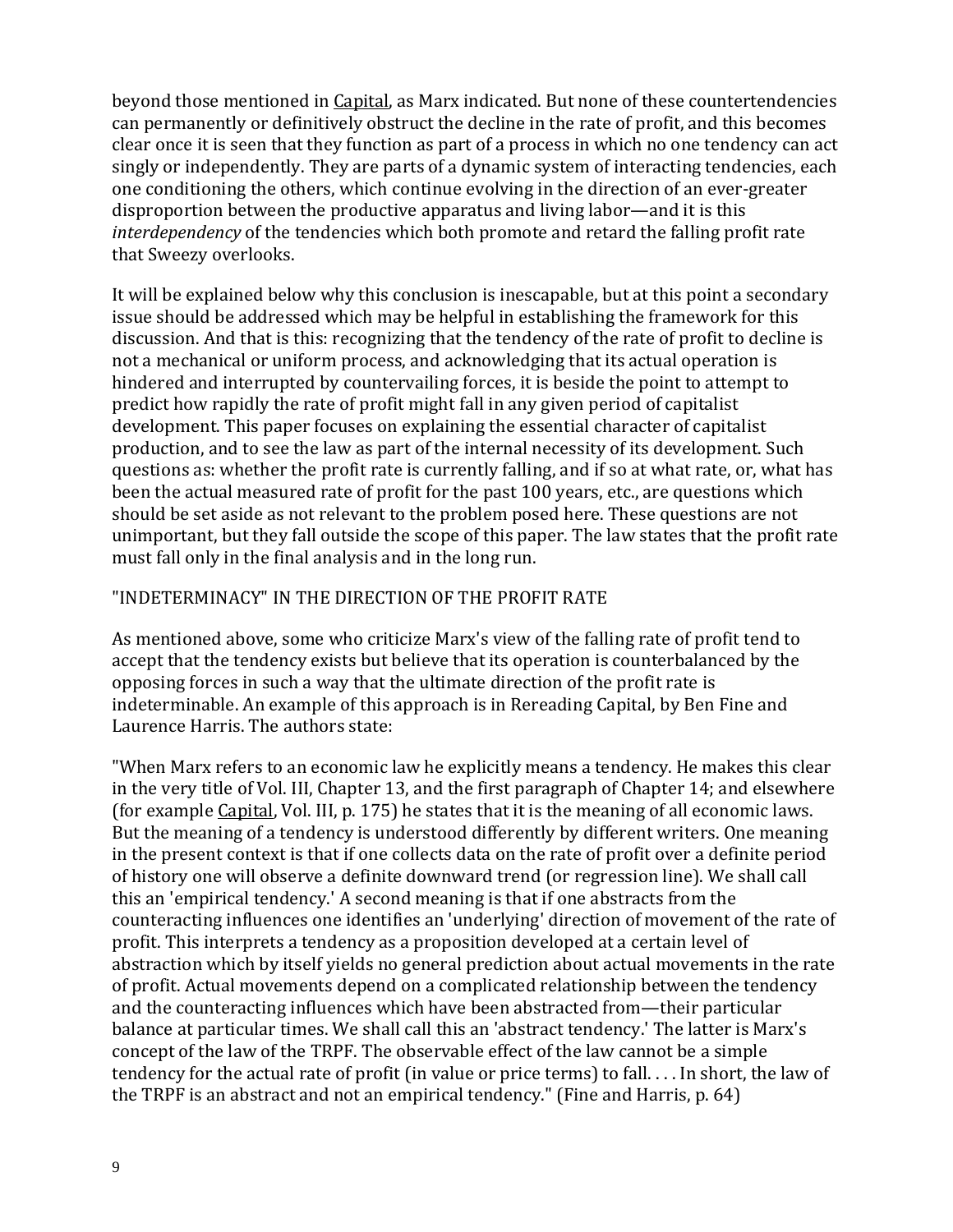In this passage Fine and Harris introduce a scientifically impermissible gap between the abstract and the empirical. If the effects of the law can never be empirically observed or verified, it is not merely "abstract," it is non-existent, i.e. there is no "law" at all, but only a mistaken theory. Abstraction is merely a process of setting aside—temporarily—the multiple elements of the dynamics of a process in order to recognize and define the inner law at its core; this is only done to simplify the exposition. The mode of explanation has no effect on the law itself; it is just a pedagogical device. The law itself is an objective functional process within the capitalist mode of production, whether or not economists recognize it. The law embraces all the effects of the growth of the organic composition of capital, including all the tendencies that counteract the falling rate of profit, but in explaining this to the students of *Capital* it is important to begin at the beginning, explaining the categories of capital's evolution as Marx did in his book. One must understand first why the tendency of profit rate to fall is inherent in the law of value under capitalist production. Fine and Harris misinterpret the question from the beginning by trying to establish a difference between an "abstract tendency" and an "empirical tendency." This has nothing to do with Marxism, and everything to do with a career mired in the bourgeois university.

The operation of the tendency over time in the normal course of development produces changes in the outward appearance and daily functioning of the system. These changes are not apparent in the economic statistics of a few years or even a few decades, but in the long run the falling profit rates produce deeper and more extended crises of production and exchange. The rate of profit and the composition of capital are trends that can be identified, observed and measured, provided that the metrics used in the measurement are compatible with the law of value. When any effective regulating principle is defined in this way, as a law, the observable phenomena which follow upon the action of this law will serve as a test to determine whether the law itself is real or illusory. In other words, the rate of profit must fall in life, or the law itself is incorrect. Of course, this does not mean that it must fall continuously. The operation of the law is discontinuous, but in the long run it is unidirectional and irreversible.

Fine and Harris are familiar with this argument, and this is how they respond to it:

"But if Marx was not predicting an empirical tendency, if the rate of profit in value or price terms may go up, down, or neither over any particular time period, why say that its movements are subject to a law? At one level we have given an answer—the law refers to an abstract tendency not an empirical tendency. The substantive problem posed by Hodgson (1977), for example, is what is the significance of a law if it does not offer simple predictions of an empirical trend? The point, which the question fails to grasp, is that an abstract tendency does have a connection with observable phenomena even though it does not involve simple predictions of trends. The TRPF and tendency for counteracting influences to operate actually exist in capitalism in contradictory relationship with each other. . . . Indeed, particular movements in the actual observable rate of profit are associated with these cycles. At times, the rate of profit will actually fall, at others it will actually rise. . . . The point is simply that these definite movements in observable phenomena are the complex ultimate result of contradictions between abstract tendencies; they are not the simple empirical tendency of falls in the rate of profit which only writers such as Hodgson would endow with the title 'law'." (Fine and Harris, p. 71)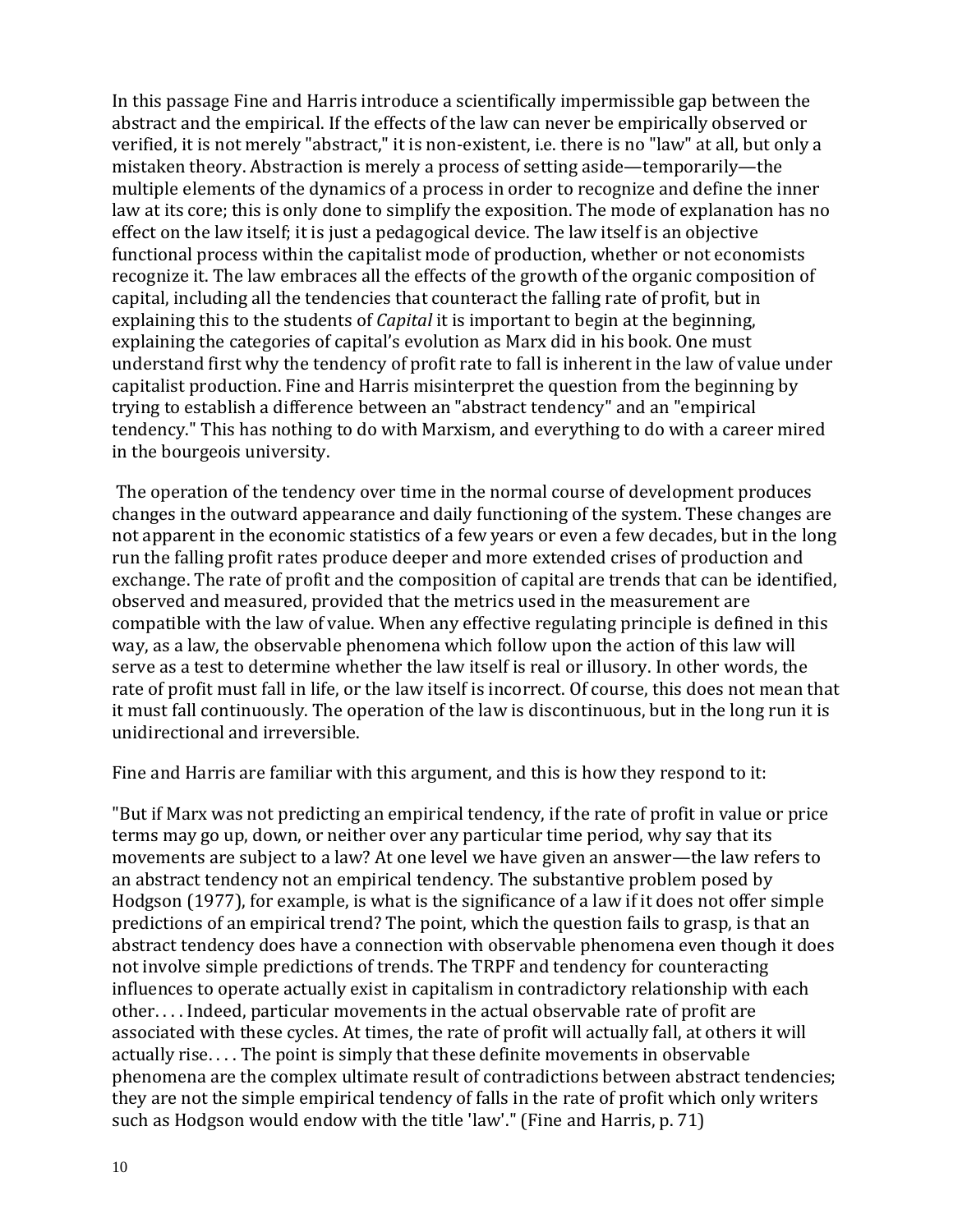Here the writers seem to indicate that there is a link between law and observable phenomena, but now they have begun to regard the "law" as "the law of the tendency of the rate of profit to rise or fall depending on circumstances." The ultimate result in the long run is that the direction of the rate of profit is uncertain. This is not at all what Marx had in mind, nor what Marx explained. Fine and Harris conclude that the actual direction in the rate of profit is indeterminate, since, in their view, the strength of the rising organic composition of capital is counteracted by an equally strong array of opposing influences. Perhaps without knowing it Fine and Harris are attracted to the idea of the perpetual existence of a capitalist system that has no decisive barrier to its future development.

This is basically the same position taken by Paul Sweezy in his book, The Theory of Capitalist Development, in which the argument is advanced much more clearly and extensively than in Fine's and Harris's book.

#### MARX'S THEORY AND ITS MODE OF PRESENTATION

In The Theory of Capitalist Development Sweezy's first criticism of Marx (on the falling profit rate) seems not to deal with the substance of the theory, but with the manner in which Marx chose to present his case in the 13th Chapter of Capital, Vol. III. Here Sweezy begins to confuse the economic theory with the method of exposition of the theory. He argues:

"We have also seen that the tendency of the rate of profit to fall is deduced by Marx on the assumption that the organic composition of capital rises while the rate of surplus value remains constant. There seems to be no doubt about the propriety of assuming a rising organic composition of capital. Is it justifiable, however, to assume at the same time a constant rate of surplus value?" (Sweezy, 1942, p. 100)

At the beginning of Chap. 13, Capital, Vol. III, Marx illustrates the principle of the law with a table showing that the rate of profit falls to the same degree that the value composition of capital rises. For the purposes of demonstration, Marx assumes a constant working day, a constant number of workers, and a constant rate of surplus value. (He also assumes no differences in the turnover rate or differences in the rate of consumption of fixed capital the same simplifying assumptions that he used for his table in Chap. 9.) He is here only interested in introducing his readers to the most simplified model of the relationship between the value composition of capital and the profit rate, abstracted from all modifying and counteracting factors. Once he presents the central concept to the reader in this way, he then comes back to reexamine the model, showing the influences of other tendencies, including changes in rate of surplus value.

Yet Sweezy does not believe it is scientifically legitimate for Marx to isolate a particular relation in this way, provisionally leaving aside the action of other forces for the purpose of exposition. He maintains,

"In the first place, our whole analysis up to this point leads us to expect a rising rate of surplus value. . . . The assumption of a constant rate of surplus value with rising labor productivity appears to neglect this effect. . . . It seems hardly wise to treat an integral part of the process of rising productivity separately and as an offsetting factor; a better procedure is to recognize from the outset that rising productivity tends to bring with it a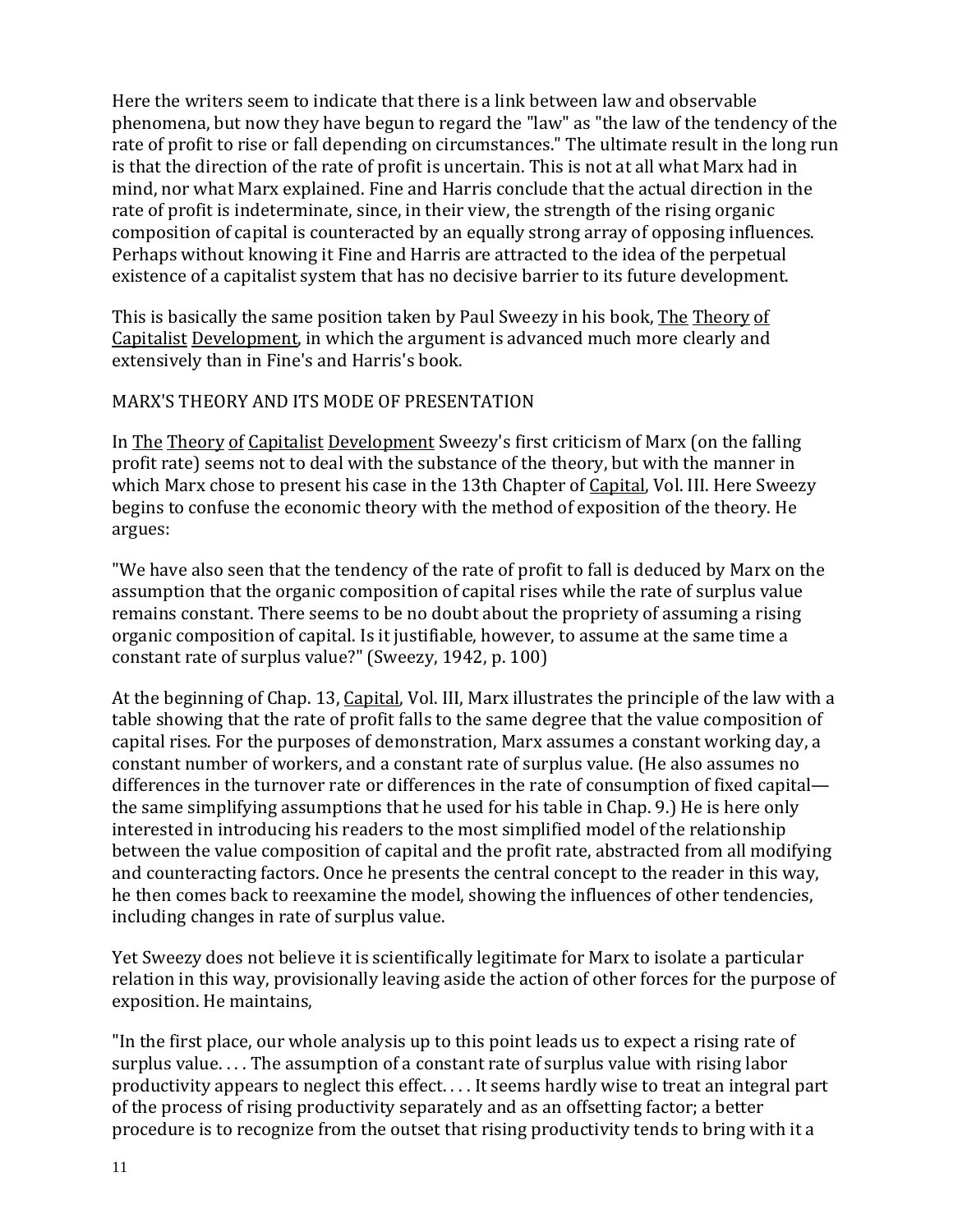higher rate of surplus value. Furthermore, this is what Marx usually does." (Sweezy, 1942, p. 101)

Marx of course "recognized" the effect of rising productivity on the rate of surplus value, and devoted a large part of Chap. 14 to it. As labor becomes more productive, the value of the workers' means of subsistence falls (provided that the quantity of commodities required by the workers "the real wage" holds constant). Assuming a constant real wage under these conditions, and a constant working day, the rate of surplus value rises. Yet for the purposes of the exposition in Chap. 13, Marx sets aside the rising rate of surplus value. Marx needed to first clarify the essence of the law by giving a preliminary explanation of the essence of the process, abstracting from the corollary features; this was done in Chap. 13. Then in Chap. 14 the complicating and modifying factors—counteracting influences are elucidated, and it becomes clear how they are completely bound up with the normal evolution of the law itself.

And yet Sweezy says it is "better" to "recognize from the outset that rising productivity tends to bring with it a higher rate of surplus value." If, indeed, Marx had recognized this "from the outset," how would that have affected Marx's method of explaining the law and its complications? Marx is directing his attention to the reader of *Capital*. Wouldn't it be "better" for Marx to explain it in such a way that the reader's comprehension is optimized? The subject matter was presented in a logical manner so as to lead the reader from the simpler conceptions, step by step, to higher levels of complexity. Again, one should not confuse the law with the explanation of the law. It is a matter of organizing the exposition so that the reader can grasp the main principle of the relationship, and later see how the other processes affect the originally defined theory.

Marx makes this claim in Chap. 13: "it is thereby proved a logical necessity that in its development the general average rate of surplus-value must express itself in a falling general rate of profit." (Marx, 1962, p. 209) But if, as Marx formerly stated, a rise in the rate of surplus value counteracts the falling rate of profit how is that, in the end, this growth of surplus value "expresses itself" in a falling rate of profit? We will return to this below.

In Chapter 14, Marx deals with each of the defined processes which counteract and obstruct the operation of the law of the tendency of the rate of profit to fall, in each case integrating the effect of these processes into the schema previously developed:

"The rise in the rate of surplus-value is a factor which determines the mass of surplusvalue, and hence also the rate of profit, for it takes place especially under conditions, in which, as we have previously seen, the constant capital is either not increased at all, or not proportionately increased, in relation to the variable capital. This factor does not abolish the general law. But it causes that law to act rather as a tendency, i.e., as a law whose absolute action is checked, retarded, and weakened, by counteracting circumstances." (Marx, 1962, p. 227)

Here is Sweezy's limitation: he fails to examine the interrelation of the counteracting forces to understand how one tendency can both spur the operation of the law while at the same time mitigating its operation. He approaches it by viewing each tendency in isolation, as if one tendency has this effect, the other has that effect. But the law unfolds as the composite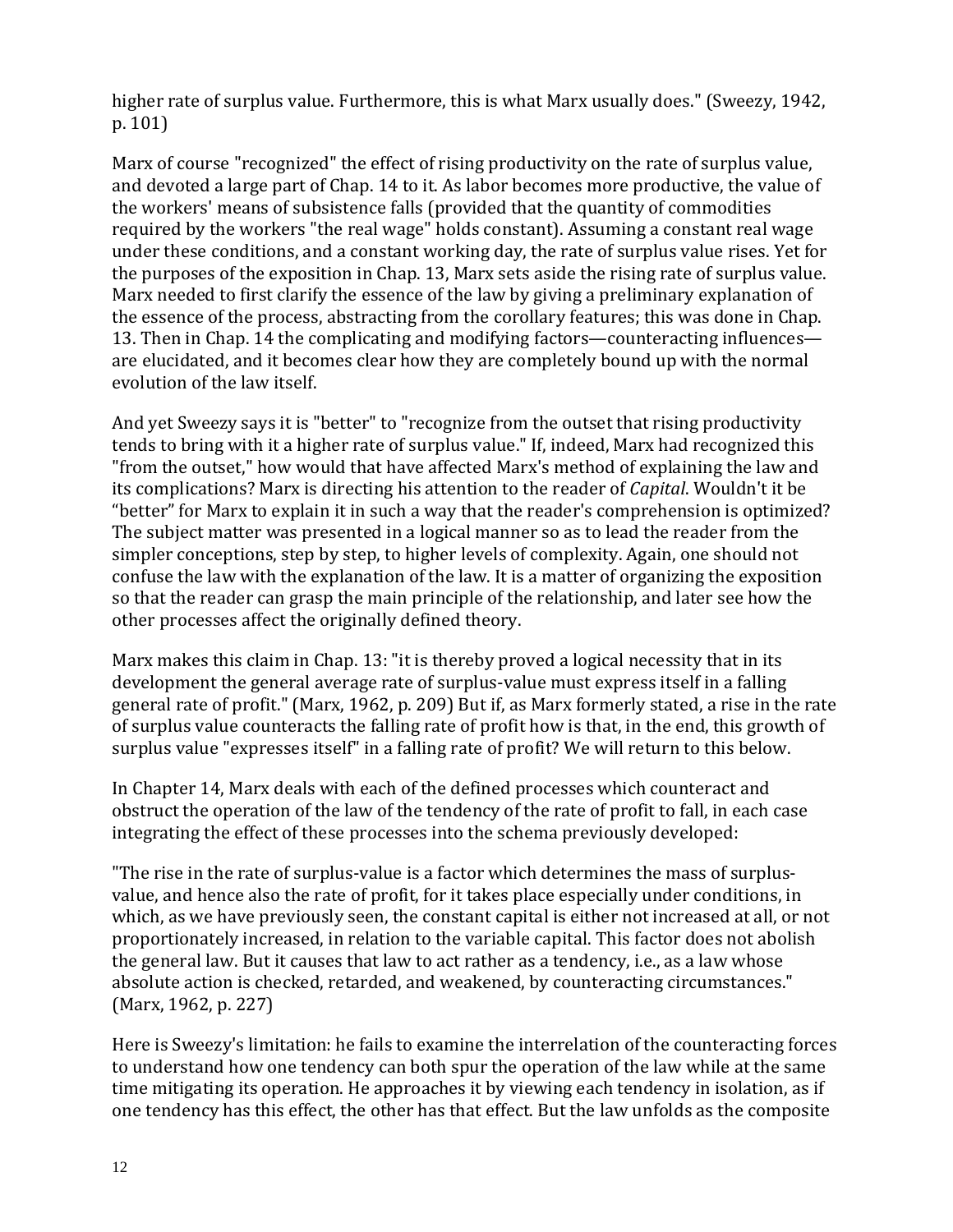effect of multiple influences. The law, as it develops in life, is a complex, heterogeneous process made up of number of corollary processes. These corollary processes never achieve independence, for they are but consequences of the evolution of the tendency itself. But they develop a partial separation from the law and react back upon it, accelerating or retarding its progress.

Marx explained, "We have thus seen in a general way that the same influences which produce a tendency in the general rate of profit to fall, also call forth counter-effects, which hamper, retard, and partly paralyse this fall. The latter do not do away with the law, but impair its effect. Otherwise, it would not be the fall of the general rate of profit, but rather its relative slowness, that would be incomprehensible. Thus, the law acts only as a tendency. And it is only under certain circumstances and only after long periods that its effects become strikingly pronounced." (Marx, 1962, p. 233)

It should be noted that in a footnote to a 1981 lecture, Sweezy maintained, "in expounding the 'theory of the law,' Marx assumed a constant rate of surplus value and a rising organic composition. But this was no more than a device for simplifying the presentation of the logic of the argument." (Sweezy, 1981, p. 50) Here Sweezy echoes Marx in classifying this model as an expository device. But as of the writing of *The Theory*, he did not recognize his own cautionary limitation.

But Sweezy's main complaint is not against Marx's method of explaining his theory. If it were merely a matter of an explanatory device, Sweezy probably would not have raised an objection at all. As it turns out, the misleading argument over Marx's procedure of exposition is merely an indirect approach to the introduction of his disagreement with Marx over the substance of the question. As Sweezy proceeds, he shifts into a deeper criticism:

"It would appear, therefore, that Marx was hardly justified, even in terms of his own theoretical system, in assuming a constant rate of surplus value simultaneously with a rising organic composition of capital. A rise in the organic composition of capital must mean an increase in labor productivity, and we have Marx's own word for it that higher productivity is invariably accompanied by a higher rate of surplus value. . . . If both the organic composition of capital and the rate of surplus value are assumed variable, as we think they should be, then the direction in which the rate of profit will change becomes indeterminate. All we can say is that the rate of profit will fall if the percentage increase in the rate of surplus value is less than the percentage decrease in the proportion of variable to total capital." (Sweezy, 1942, p. 102)

Dealing with the theory itself, his last sentence is correct if a limited time period is assumed. The rate of surplus value, among other things, may change in such a way as to cause the rate of profit to rise for a certain time. But the point of Marx's law is to show why the rate of profit must fall in the long run, while explaining that temporary reverses were a natural part of the evolution of the law. And this is where Sweezy parts with Marx.

#### ONCE AGAIN, "INDETERMINACY"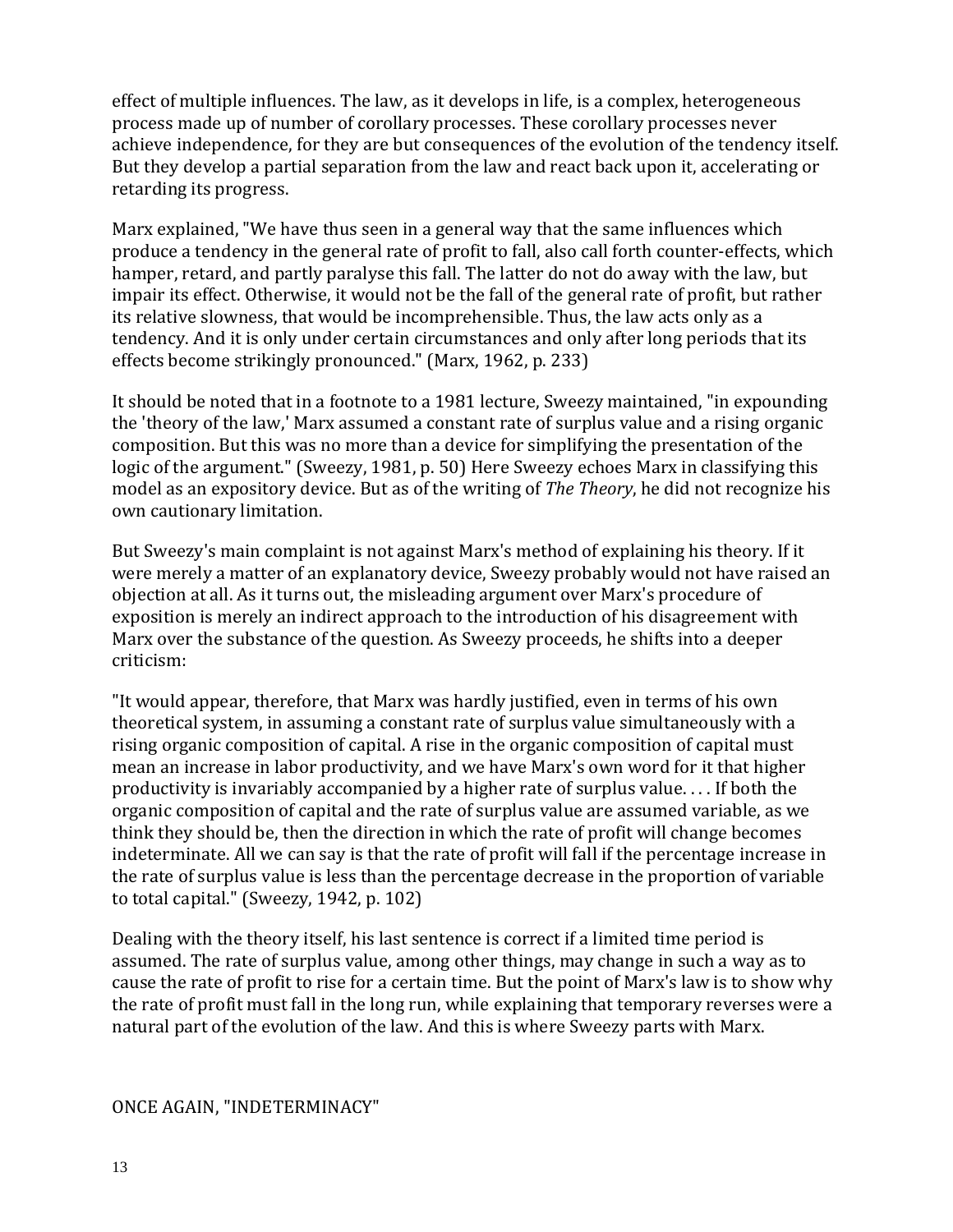But it now becomes clear why Sweezy began his argument by saying that Marx, in his initial presentation in Chapter 13, ought to have shown the falling profit rate countered by a rising surplus value rate. Sweezy believed that if Marx had presented it that way he could not have shown a declining rate of profit, but rather a rate of profit that could go either way depending on which tendency was stronger in other words, Sweezy envisions the rising rate of surplus value and the falling profit rate as independent forces, not different sides of a unitary process.

It was Marx's view that, in the long run, the rising organic composition of capital would overcome all obstacles, and that, in fact, the tendency of the rate of profit to fall would express itself as a measurable, irresistible, fact of life. In other words, in the long run, the falling tendency in the rate of profit is stronger than any force, or combination of forces, which obstructs it. But Sweezy rejects this conclusion of Marx. He maintains:

"If these arguments are sound, it follows that there is no general presumption that changes in the organic composition of capital will be relatively so much greater than changes in the rate of surplus value that the former will dominate movements in the rate of profit. On the contrary, it would seem that we must regard the two variables as of roughly coordinate importance. For this reason, Marx's formulation of the law of the falling tendency of the rate of profit is not very convincing." (Sweezy, 1942, p. 104)

But what arguments does Sweezy advance to prove his case? Only that: "The general impression of the rapidity of growth of the organic composition of capital seems to be considerably exaggerated." (p. 103) And, "all that can ever be observed is the net change in the organic composition which is the resultant of both forces." (p. 104) (As if it were a question of "observation"!)

But Sweezy provides no argument to prove why the two "variables" should be considered as of "roughly coordinate importance." If it is believed that, in the long run, the rate of profit might just as easily rise as fall, or that it will tend to perpetually oscillate around some average value, pushed up as much as it is pushed down, then the capitalist mode of production takes on the character of a permanent, ongoing system, one that possesses inherent strength and longevity resulting from the balance of its own countervailing forces. And this is Sweezy's view, in itself consistent with the bourgeois economists.

But the reality is just the opposite: the capitalist mode of production is driven deeper and deeper into irresolvable crisis precisely because of the inner logic of its own evolution. The law of the tendency of the rate of profit is Marx's explanation of this logic, of why capitalism is a system that generates the forces that produce its own gravediggers.

#### THE "RISING WAGES" ARGUMENT

Although the logic of Sweezy's argument points toward a capitalist mode of production that generates the forces that guarantee its own indefinite perpetuation, he does not explicitly state that conclusion. After all, he wants to be taken for a Marxist and, as such, one who recognizes the defects of the capitalist mode of production. In his further comments he expresses the view that the rate of profit will in fact tend to decline, but not for the reason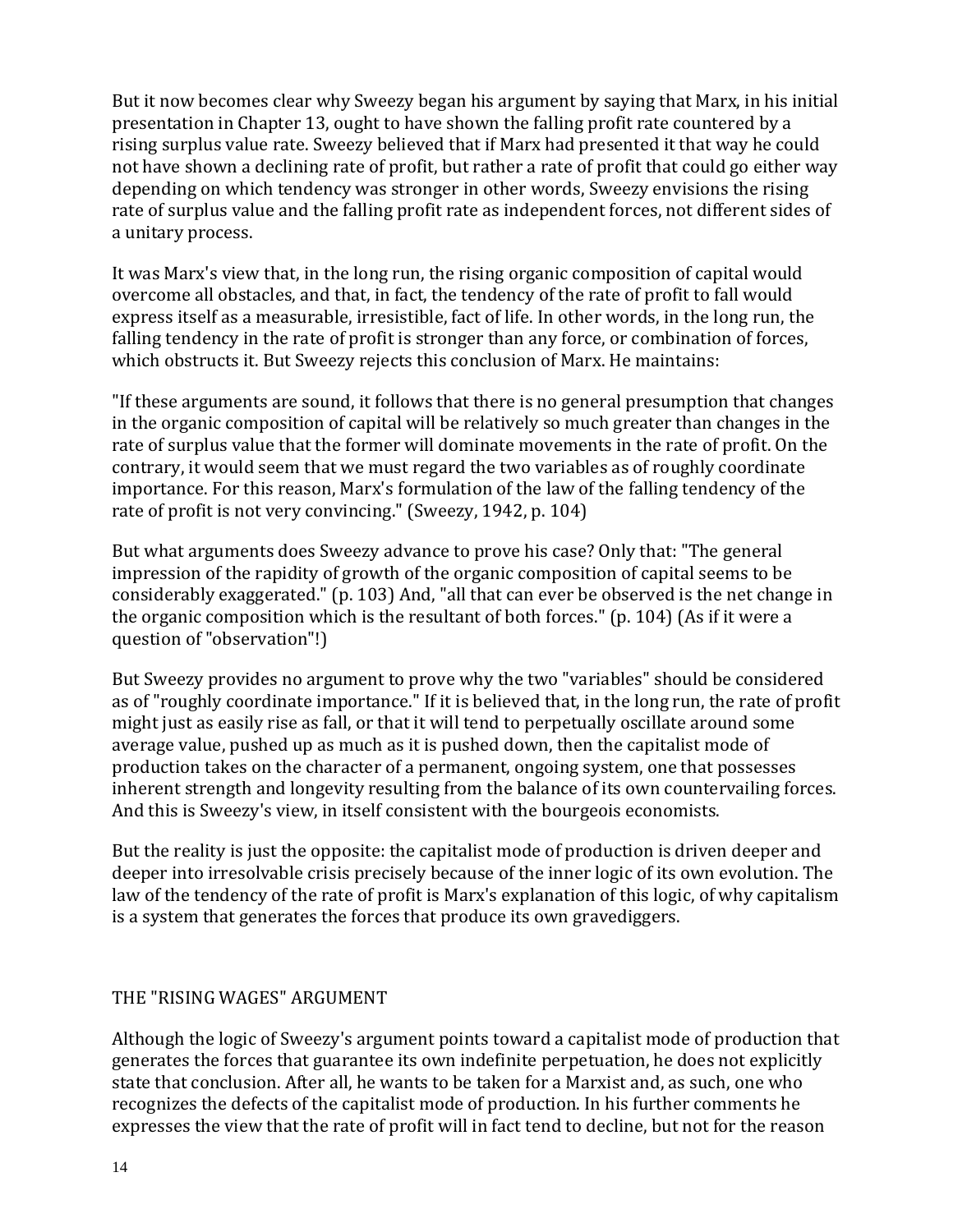advanced by Marx. Instead he finds a different cause, supposedly derived from Marx, but in fact this is a misinterpretation of Marx's theory. Sweezy claims:

"It was explained in the last chapter how the accumulation of capital, taken by itself, operates to increase the demand for labor power and hence to raise wages. Other things remaining equal, such a rise in wages leads to a reduction in the rate of surplus value, and this, in turn, expresses itself in a fall in the rate of profit. Since, as Marx again and again insists, 'the capitalist process of production is essentially a process of accumulation,' it follows that from this fact alone there arises a persistent tendency for the rate of profit to fall." (Sweezy, 1942, p. 105)

This argument indicates profit falls because wages rise. But Marx's view of the long-term effect of capitalist accumulation on the rate of wages was exactly the opposite. Marx argued,

"That is to say, the mechanism of capitalist production takes care that the absolute increase of capital is not accompanied by a corresponding rise in the general demand for labor." (Marx, 1977, p. 793) And further: ". . . the higher the productivity of labor, the greater is the pressure of the workers on the means of employment, the more precarious therefore becomes the condition for their existence, namely the sale of their own labor power for the increase of alien wealth, or in other words, the self-valorization of capital." (Marx, 1977, p. 798)

It is well-known that Marx spoke of the general result of the process of capitalist accumulation as "accumulation of wealth at one pole . . . accumulation of misery, the torment of labor, slavery, ignorance, brutalization and moral degeneration at the opposite pole. . . ." (Marx, 1977, p. 799)

This does not suggest a rising tendency in the rate of wages. (In Sweezy's discussion of Marx's views on accumulation, he manages to avoid mentioning this conclusion so as to project his theory of rising wages without appearing to contradict Marx.) And in Chapter 14 of Capital, Vol. III, which analyzes the counteracting influences to the tendency of the rate of profit to fall, Marx asserts that,

". . . (the) depression of wages below the value of labor power" is "one of the most important factors checking the tendency of the rate of profit to fall." (Marx, 1962, p. 230) And further:

"The tendency of the rate of profit to fall is bound up with a tendency of the rate of surplus value to rise, hence with a tendency for the rate of labor exploitation to rise. Nothing is more absurd, for this reason, than to explain the fall in the rate of profit by a rise in the rate of wages, although this may be the case by way of an exception." (Marx, 1962, p. 234)

## THE RISING RATE OF SURPLUS VALUE

It was Marx's view that the rise in the rate of surplus value brought about by increasing productivity of labor could not, in the long run, effectively compensate for the falling rate of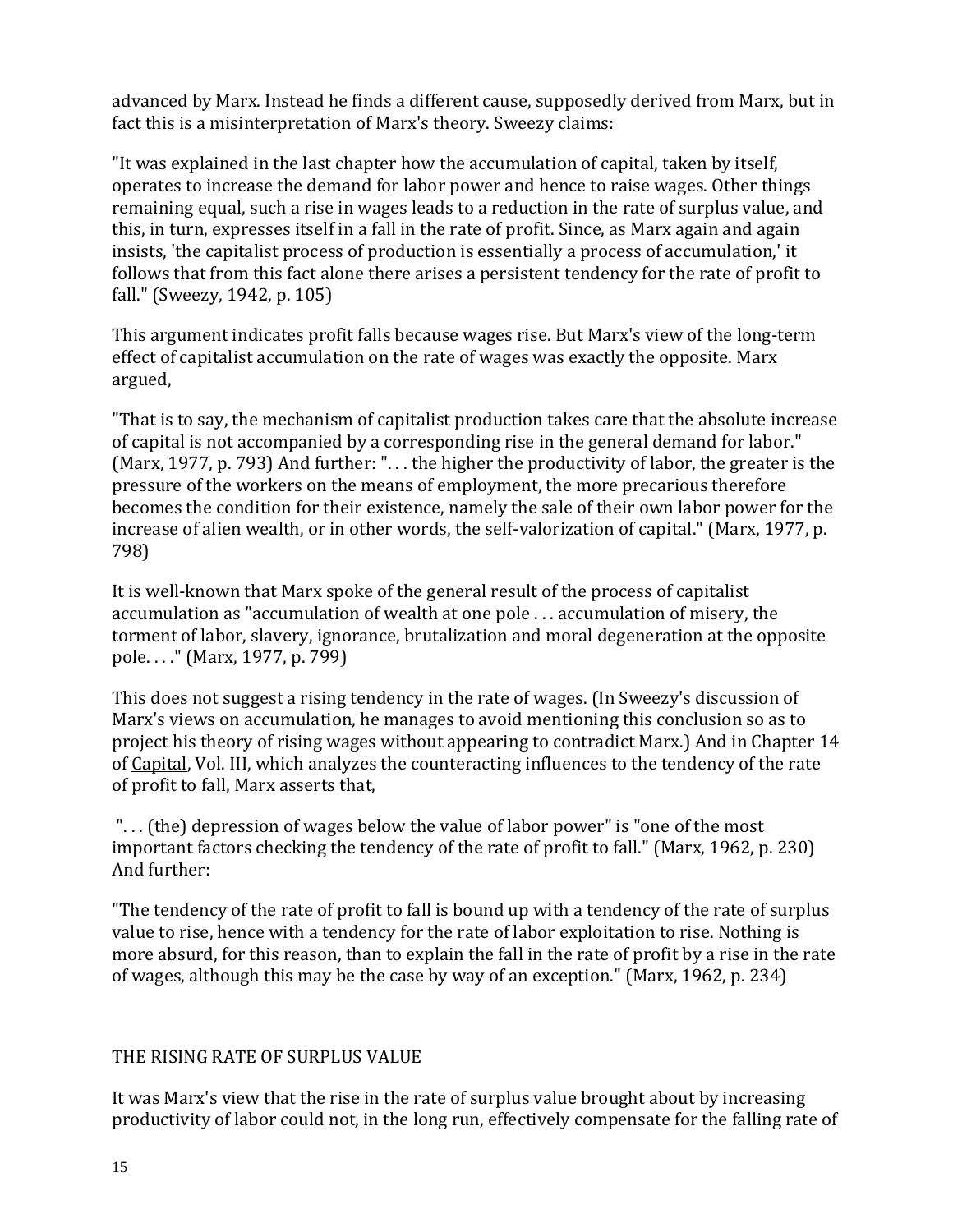profit caused by the growth of the constant part of capital at the expense of the variable part. As he explained,

"Moreover, it has already been demonstrated—and this constitutes the real secret of the tendency of the rate of profit to fall—that the manipulations to produce relative surplus value amount, on the whole, to transforming as much as possible of a certain quantity of labor into surplus value, on the one hand, and employing as little labor as possible in proportion to the invested capital, on the other, so that the same reasons which permit raising the intensity of exploitation rule out exploiting the same quantity of labor as before by the same capital." (Marx, 1962, p. 228)

The point is that increasing the rate of surplus value, and thereby the amount of surplus value in relation to the advanced capital, can only be achieved by methods which also increase the mass and value of the constant capital employed in relation to the number of workers engaged in the production process. This is the point that Sweezy missed in his treatment of the issue, and it should be explained in depth.

Relative surplus value is increased through improvements in the means of production that reduce the necessary labor time required for the production of the workers' means of subsistence. At a constant real wage, the value of these articles of consumption declines as they are produced with less and less labor. The portion of the labor required daily to replace the value of labor power declines in relation to the portion rendering surplus value. The rate of surplus value rises in this way, and—all else equal—the profit rate as well. But how can the workers' means of consumption be cheapened other than by productivity increases that can only be brought about by an increase of constant capital in relation to variable capital? The organic composition must increase in those branches of industry where the means of subsistence are produced.

And it is this unavoidable growth in organic composition of capital that ultimately sinks the rate of profit, no matter how high the rate of surplus value may climb. Marx argued as follows:

"Hence every single commodity contains a smaller sum of labor materialized in means of production and of labor newly added during production. This causes the price of the individual commodity to fall. But the mass of profits contained in the individual commodities may nevertheless increase if the rate of the absolute or relative surplus value grows. The commodity contains less newly added labor, but its unpaid portion grows in relation to its paid portion. However, this is the case only within certain limits. With the absolute amount of living labor newly incorporated in individual commodities decreasing enormously as production develops, the absolute mass of unpaid labor contained in them will likewise decrease, however much it may have grown as compared to the paid portion." (Marx, 1962, p. 221)

Suppose, for example, that the value composition of the product were 99  $c + 0.5 v + 0.5 s$ . In this case, even if v were reduced to zero, the rate of profit could be no more than  $1\%$  (1 s / 99 c). Now suppose the product value composition were to advance to 99.9 c + 0.01 v + 0.09 s. The rate of profit could not exceed 0.1 %, even if v were eliminated entirely. If newly added labor is reduced to one-one thousandth of the commodity value, then it matters little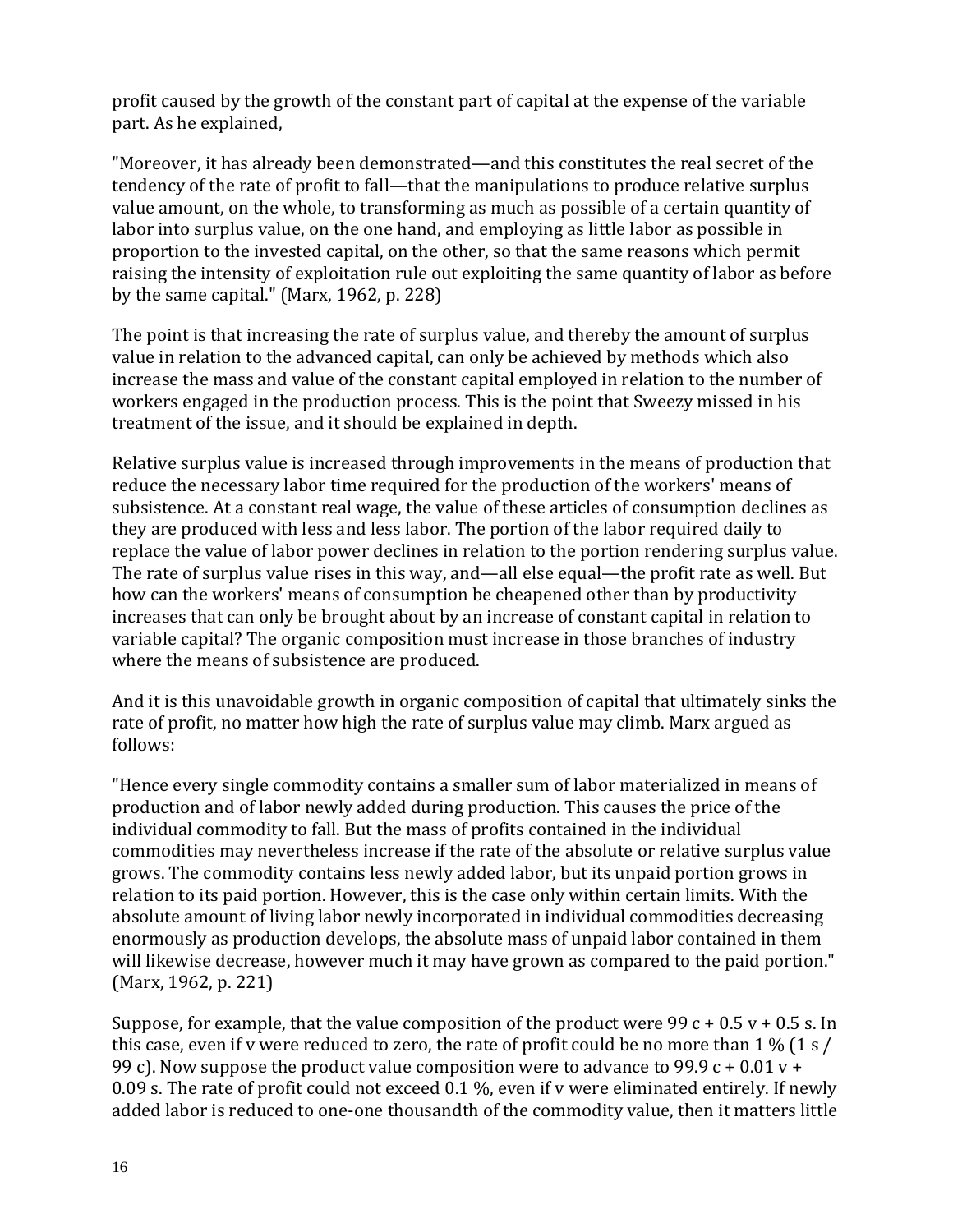how this tiny amount is divided between variable capital and surplus value. If a wage is paid at all, reducing it to nothing cannot raise the rate of profit to any noticeable extent.

Carrying the logic to its extreme here is only intended to illustrate the point that the more advanced the organic composition of capital, the less effect a rising rate of surplus value can have in overcoming the dwindling profit rate. The reason for the shrinking ratio of newly-added labor to previously-objectified labor in the means of production is that with the advancing productivity of labor, fewer laborers are hired for every 100 of capital advanced. With fewer laborers working, the product's value becomes increasingly composed of value reflecting the contribution of constant capital, for which the capitalist has paid an equivalent in money.

We are discussing an evolutionary process in which the mass and value of the means of production constantly grows in relation to the value newly created by the workers who interact with this mass in the daily process of realizing more value and surplus value in the product of labor. As this mass increases, the new value added per day shrinks ever smaller in relation to the value of the means of production each worker operates.

It is like a dung beetle creating an ever-growing dung-ball. Initially the dung beetle is much larger than the dung-pellet. With time, although the beetle remains the same size, the spherical dung-ball grows to be many times larger than the beetle, until—if we imagine an indefatigable beetle—the beetle becomes a tiny speck, almost invisible on the surface of the gigantic spherical dung-mass. The amount of dung this beetle daily adds to this burgeoning dung-mass eventually becomes infinitesimal compared to the already accumulated mass. This is a one-way street provided that a torrential downpour does not intervene, dissolving the fruit of the beetle's labor. That's about as far as we can take this metaphor, but if it were possible to view the daily amount added by the beetle's labor as divided into two parts, one which grows at the expense of the other, it wouldn't make much difference in the long run. Both of these parts of newly-added labor would be ever smaller in relation to the already accumulated dung-mass.

But Sweezy has an answer for this. He states: "Some Marxists have attempted to solve the problem by a kind of pseudomathematical reasoning. From a purely mathematical standpoint, the argument goes, there is no limit to the increase in the organic composition. If the ratio of constant to variable capital starts at one-to-one, it can obviously rise to twoto-one, ten-to-one, or whatever your imagination fancies. On the other hand, there is a limit to the increase in the rate of surplus value: necessary labor can never be reduced to zero, since that would mean that workers would starve to death. From this the conclusion is drawn that the organic composition can rise indefinitely while the increase in the rate of surplus value runs into an impenetrable barrier. QED."

The organic composition can increase continuously—as long as capitalist competition exists—and Sweezy makes no attempt to rebut this. But Sweezy overlooks the *interdependency* of the changes in organic composition and surplus value. The amount of labor added every day (or every week, or every year) decreases in relation to the accumulated mass of dead labor. It is wrong to say that the rate of surplus value "runs into an impenetrable barrier," since its increase has no "logical, mathematical" limit. But the reason Marx says there is a "barrier" is because the motive force of capitalism, profit, keeps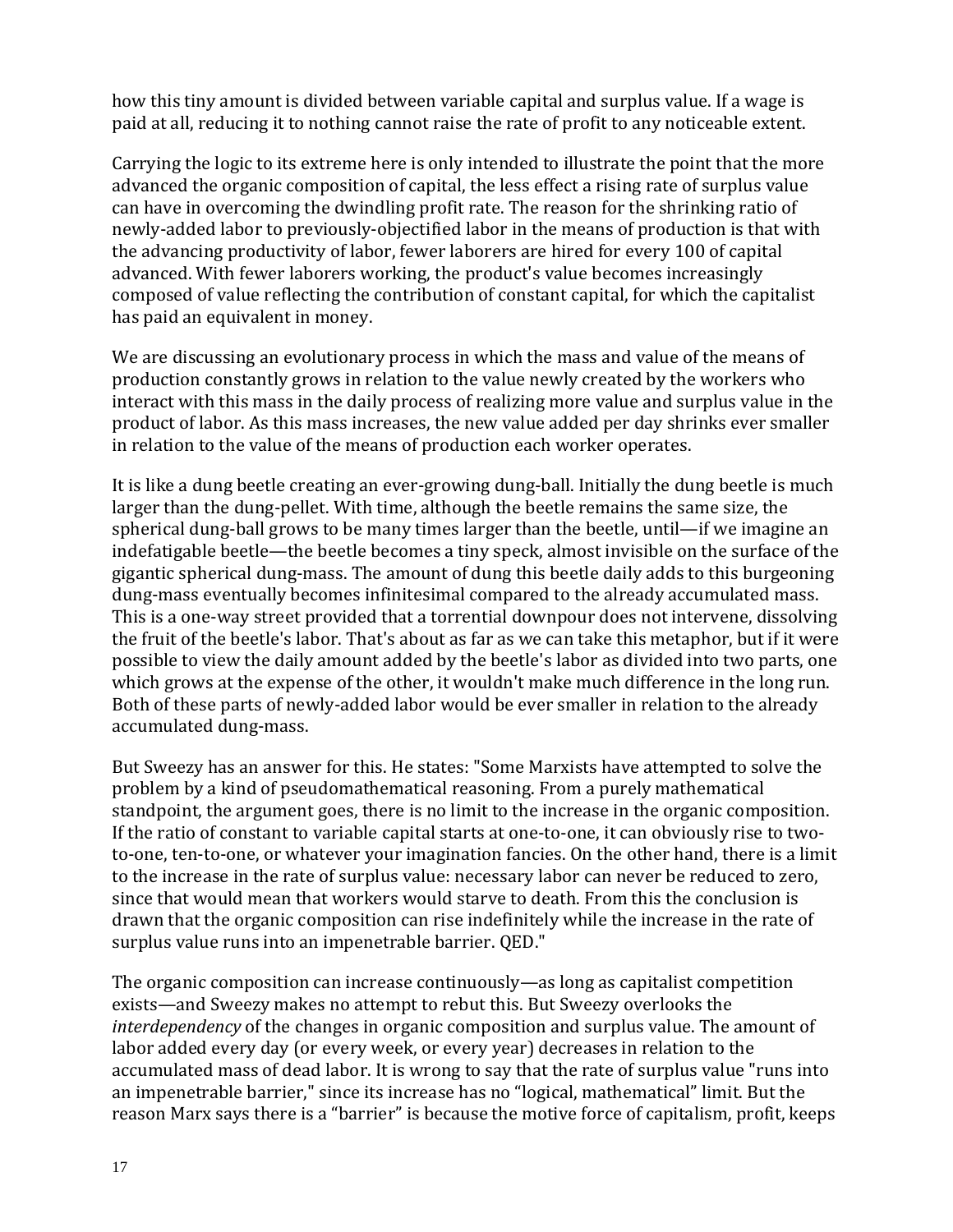shrinking, forcing the capitalists to continuously intensify their efforts to escape from the trap.

As for the need to feed the workers—this simply means that, in practice, this process will never reach the extreme of necessary labor = 0, and this much is not debatable. Marx, for one, did not imply that the logic of capitalist decline must proceed robotically to its "end" quite the contrary. It is this underlying logic that explains the outbreak of deeper crises of production and the intensification of class struggles. The total product value in turn is composed more and more of constant capital value, transferred to the product of labor. As Sweezy says, "two-to-one, ten-to-one," and so on. The division of the newly-added value into its necessary and surplus components thus takes place within a dwindling portion of the total product value. The surplus value is contained entirely within the shrinking element, and even though the rate of surplus value rise to 1,000 %, 1,000,000 %, etc., it becomes vanishingly small in relation to the ever more massive bulk of the constant capital element.

Sweezy continues: "The argument is silly, even from a mathematical standpoint. The amount of necessary labor can tend toward zero without ever reaching it (total automation with only one worker needed to set the apparatus in motion and watch over its functioning, all others living on unemployment insurance paid out of surplus value), which would mean that both the rate of surplus value and the organic composition (ratio of constant to variable capital) would tend toward infinity." (Sweezy, 1981)

But what is silly about this tendency? Sweezy thinks it is silly to argue that the rate of surplus value and the organic composition tend toward infinity. The trajectory itself has no termination point, like many other natural processes. Why is this silly? Marx was explaining the inherent logic of an economic evolution. By calling it "silly" he hopes to convince the reader that somewhere in here there is an argument against Marx's explanation, but no, Sweezy has no argument.

The point is that profit keeps shrinking as long as the organic composition grows. The future existence of capitalism becomes increasingly doubtful, and this increasingly unstable situation produces crisis. The crisis penetrates to the heart of capitalism, and the employers and their governments are forced to use ever more brutal methods to increase the rate of surplus value. Governmental remedies are employed: various forms of private and public credit and credit-based stimulus, subsidies, tax reduction, etc. But while capitalism exists, none of these add up to anything more than kicking the can down the road. The vise tightens until the workers' resistance grows to a breaking point, initiating a pre-revolutionary situation.

## SURPLUS VALUE AND PRODUCTIVITY

Marx discussed the increasing futility of raising the rate of surplus value as a means to stave off the falling rate of profit: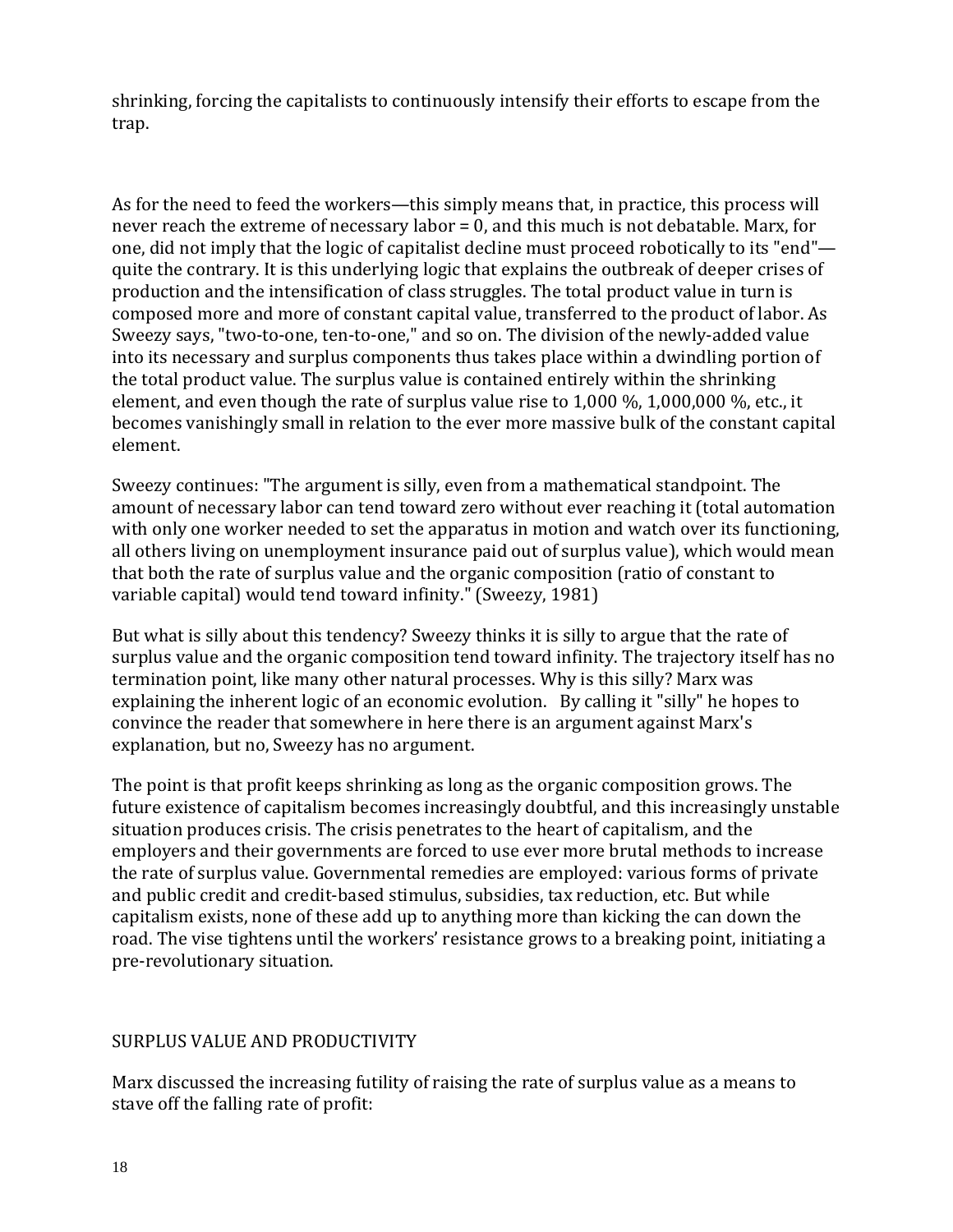"The extent to which the productive force of labor increases the value of capital (i.e. increases the rate of surplus value) thus depends on the original relation between the portion of labor objectified in the worker and his living labor. This portion is always expressed as a fractional part of the whole working day, 1/3, 2/3, etc. The increase in productive force, i.e., its multiplication by a given amount, is equal to a division of the numerator or the multiplication of the denominator of this fraction by the same amount. Thus, the largeness or smallness of the increase of value depends not only on the number which expresses the multiplication of the productive force, but equally on the previously given relation which makes up the part of the work day belonging to the price of labor." (Marx, 1973, p. 337)

Here Marx is discussing the increase in relative surplus value gained by the capitalist due to the cheapening of the means of subsistence through the increasing productivity of labor. The lower the rate of surplus value, the greater effect will a given change in productivity have in increasing this rate. The multiplier of the productive force is the divisor of the fraction of the working day equivalent to variable capital, or wages.

Suppose, for example, a rate of surplus value of 25 %, a low rate. This is expressed as 20 s / 80 v. If the working day contains ten hours, 2 hours are surplus and eight hours are necessary. Thus, the fraction of the working day representing variable capital  $= 8/10$ . Suppose productivity doubles. The multiplier of the productive force is two. Divide 8/10 by 2 and get 4/10. This is the new fraction representing variable capital's portion of the work day. The variable capital is now 4 hours out of ten hours, and the rate of surplus value has gone to 60 s / 40 v = 150 %. A big change from 25 %.

But now suppose the rate of surplus value =  $400\%$ , or 80 s / 20 v. Here the variable fraction =  $2/10$ , and if productivity is doubled,  $2/10$  divided by  $2 = 1/10$ . The variable portion is now one hour out of ten, and the new rate of surplus value is 900%.

In both cases productivity doubles. In the first case, the rate of surplus value increased from 25 % to 150 %, a six-fold jump. In the second case, because of surplus value's already large take from the day's labor, the same doubling of productivity caused an increase in the rate of surplus value from 400 % to 900 %, an increase of a little more than double.

If this series is extended further it will be seen that as the rate of surplus value climbs, each new doubling of productivity has less and less effect on the rate of surplus value. And this means that the method of using the increasing rate of surplus value as a means of offsetting the falling rate of profit becomes progressively less effective. Marx went through this series in the *Grundrisse*, and concluded by saying,

"Thus, the more developed capital already is, the more surplus labor it has created, the more terribly must it develop the productive force in order to realize itself in only smaller proportion, i.e. to add surplus value—because its barrier always remains the relation between the fractional part of the day which expresses necessary labor, and the entire working day. It can only move within these boundaries. The smaller already the fractional part falling to necessary labor, the greater the surplus labor, the less can any increase in productive force perceptibly diminish necessary labor; since the denominator has grown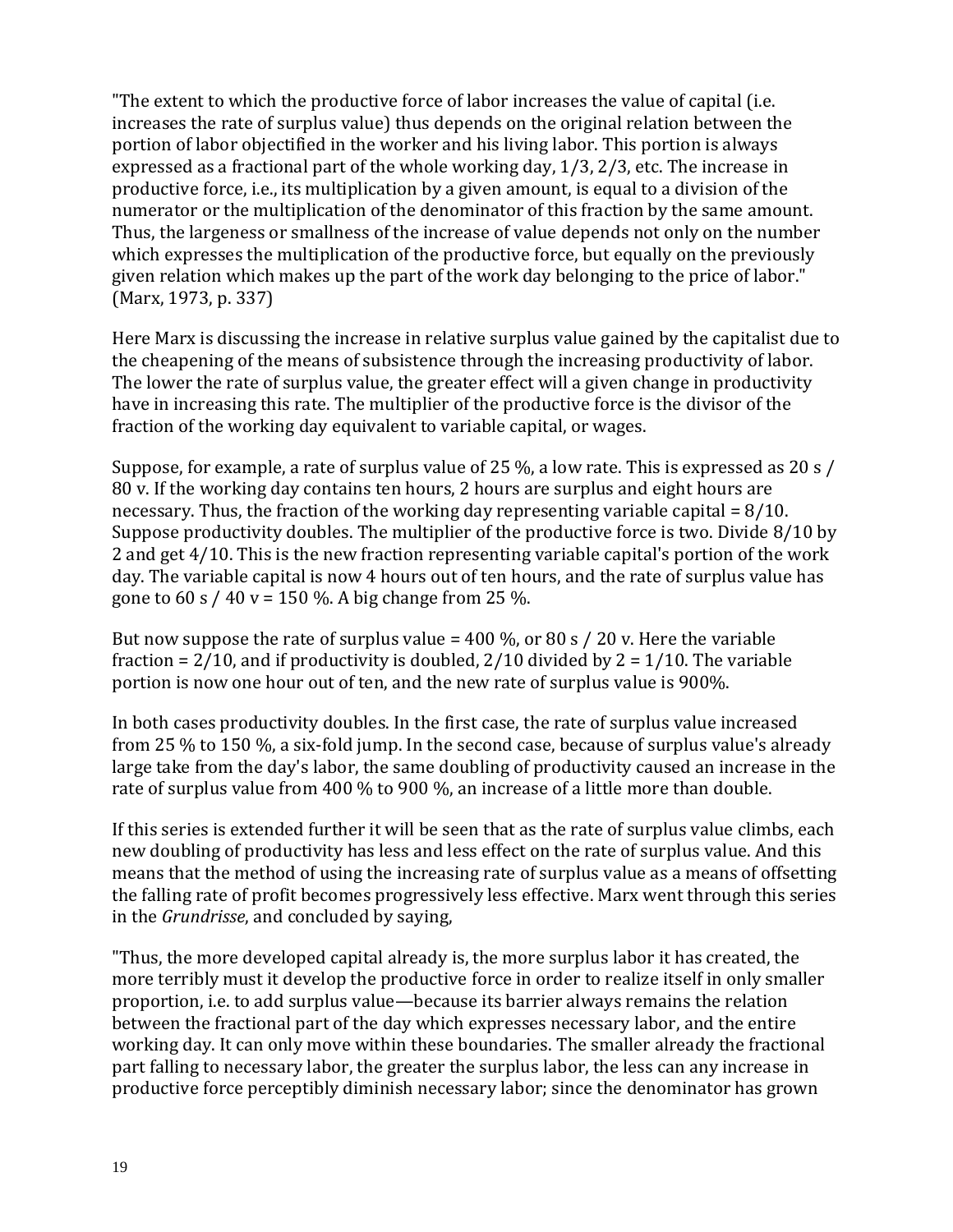enormously. The self-realization of capital becomes more difficult to the extent that it has already been realized." (Marx, 1973, p. 340)

When Sweezy says that, "necessary labor can never be reduced to zero since that would mean workers would starve to death," he is actually recognizing the character of this process. Yes, if the workers receive 0 means of subsistence, there's no food, no work, no nothing. No, we are not likely to arrive at that point. But the process keeps moving in that direction. Sweezy seems to recognize this by saying "necessary labor can never be reduced to zero." No, not to zero, but the falling profit rate produces a relentless pressure to cut wages. The barrier is the working day itself, which the capitalists strive to maximize, and the workers fight to reduce, but whether long or short it is limited in time, and its product is divided into its variable and surplus fractions. While there is no limit to the rising ratio of accumulated labor to newly-added labor, there is a limit to the amount of hours in a day, or the amount of hours that workers can daily devote to the creation of value.

Marx explained, "Inasmuch as the development of the productive forces reduces the paid portion of employed labor, it raises the surplus value, because it raises its rate, but inasmuch as it reduces the total mass of labor employed by a given capital, it reduces the factor of the number by which the rate of surplus value is multiplied to obtain its mass. Two laborers, each working 12 hours daily, cannot produce the same mass of surplus value as 24 who work only 2 hours, even if they could live on air and hence did not have to work for themselves at all. In this respect then, the compensation of the reduced number of laborers by intensifying the degree of exploitation has certain insurmountable limits. It may, for this reason, well check the fall in the rate of profit, but cannot prevent it altogether." (Marx, 1962, p. 242)

Sweezy fails to examine the specific character of the interdependent relation between surplus value and the organic composition of capital. It will be recalled that he laid out his position on this relation and concluded that:

"We must regard the two variables as of roughly coordinate importance." (Sweezy, 1942, p. 104)

Thus, Sweezy regards the two "variables" as originating independently, or at least interacting as if they were independent forces. And here he overlooks Marx's explanation of how these two trends are specifically interdependent. Marx pointed out:

"But since the same influences which raise the rate of surplus value (even a lengthening of the working time is a result of large-scale industry) tend to decrease the labor power employed by a certain capital, it follows that they also tend to reduce the rate of profit and to retard this reduction." (Marx, 1962, p. 229)

The rate of surplus value—in its relative form—is increased by reducing the necessary labor time required for producing the workers' means of sustenance. This effect is brought about by improvements in labor productivity in those sectors that produce commodities destined for workers' consumption. Also, improvements in productive technology in sectors that produce the means of production reduce the value of the commodities purchased by workers because the equipment and raw materials that go into the production of these commodities are themselves reduced in value. As the value of grain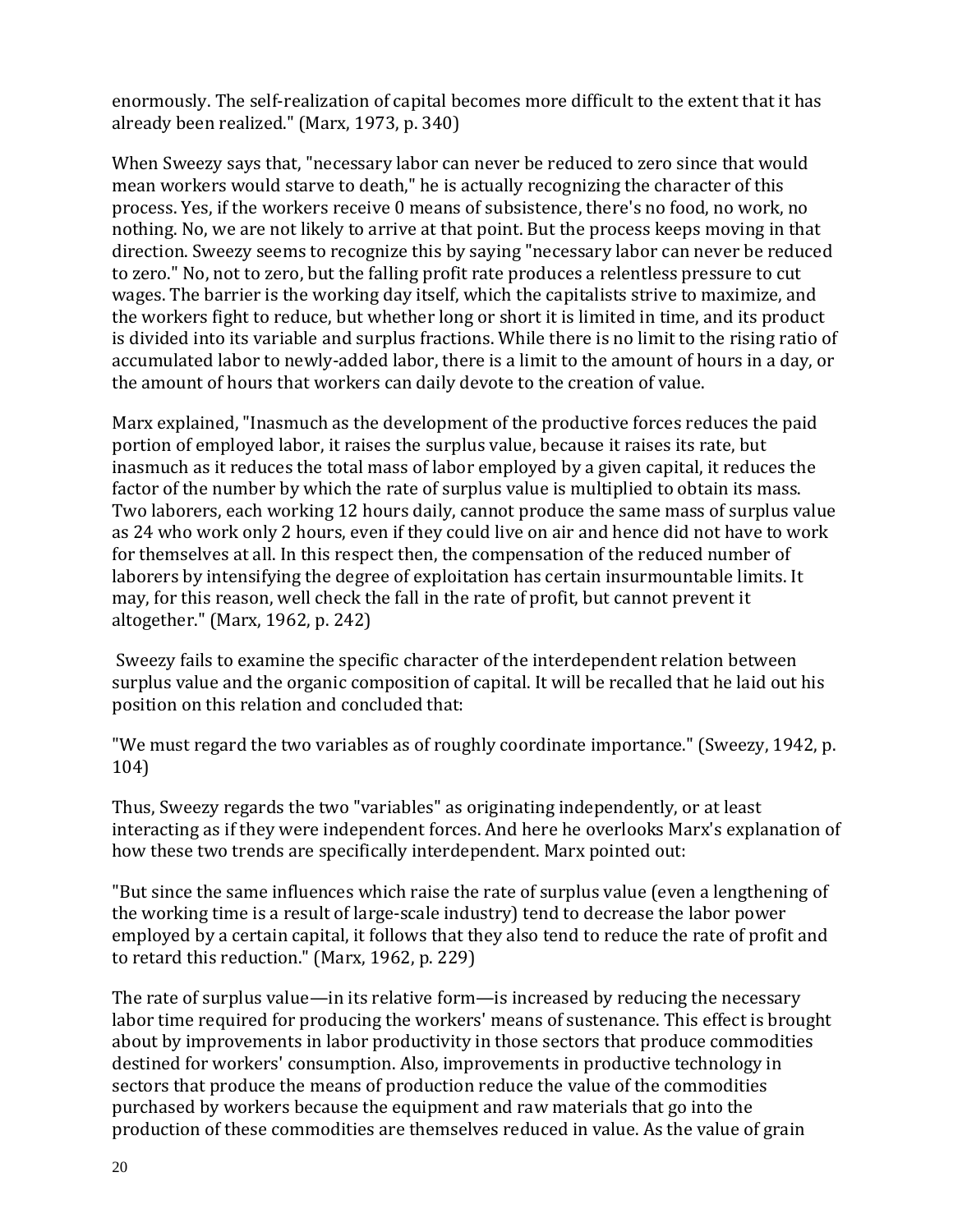falls, so does the value of bread, even when bakery technology remains unchanged. And, needless to say, baking, slicing and packaging technology improves, reducing the necessary labor time for the production of bread with the use of this equipment.

Thus, in order to raise the relative rate of surplus value, capitalists are spurred to advance the productivity of labor, increase the ratio of machines to workers, heighten the organic composition of capital, and thereby build up the prerequisites for a long-term, secular fall in the rate of profit. Although the immediate effect of raising the rate of surplus value is to increase the ratio of profit to advanced capital, in the long run this boost to the organic composition of capital drives the profit rate down.

This is the most difficult aspect of Marx's theory for formal thinkers, such as Sweezy. They find it hard to recognize a process that has conflicting effects. But once it is explained, it is not so strange or out of the ordinary. Nor is that difficult to grasp or to explain.

"We have thus seen in a general way that the same influences which produce a tendency in the general rate of profit to fall, also call forth counter effects, which hamper, retard, and partly paralyze this fall. The latter do not do away with the law, but impair its effect." (Marx, 1962, p. 233)

#### THE CHEAPENING OF CONSTANT CAPITAL

Sweezy's thinking on the question of the cheapening of the elements of constant capital is parallel to his approach to the question of the rising rate of surplus value. Marx had argued that the cheapening of the elements of constant capital (tools, machinery, raw materials and auxiliary materials) was one of the influences that counteracted the tendency of the rate of profit to fall. As each worker operates more equipment and more productive equipment, and processes raw materials more rapidly, etc., the ratio between the means of production and living labor increases. Yet this machinery and these raw materials, though they increase in mass in relation to the employed workforce, decline in value as they themselves are produced with less and less labor time. As Marx explains it:

"In short, the same development which increases the mass of the constant capital in relation to the variable reduces the value of its elements as a result of the increased productivity of labour, and therefore prevents the value of constant capital, although it continually increases, from increasing at the same rate as its material volume, i.e., the material volume of the means of production set in motion by the same amount of labourpower. In isolated cases the mass of the elements of constant capital may even increase, while its value remains the same, or falls." (Marx, 1962, p. 231)

As technological progress facilitates the introduction of more efficient productive equipment and systems, is adopted in the various branches of production, it takes fewer daily worker-hours to produce the same quantity of goods. The value of the daily output of each worker is the same as before, provided the hours worked and the value of labor power remain the same. But now there are more products per day, representing the same daily value, so the value of each unit of physical output is smaller. At the same time improvements in the technology of the production of machines, tools and materials reduces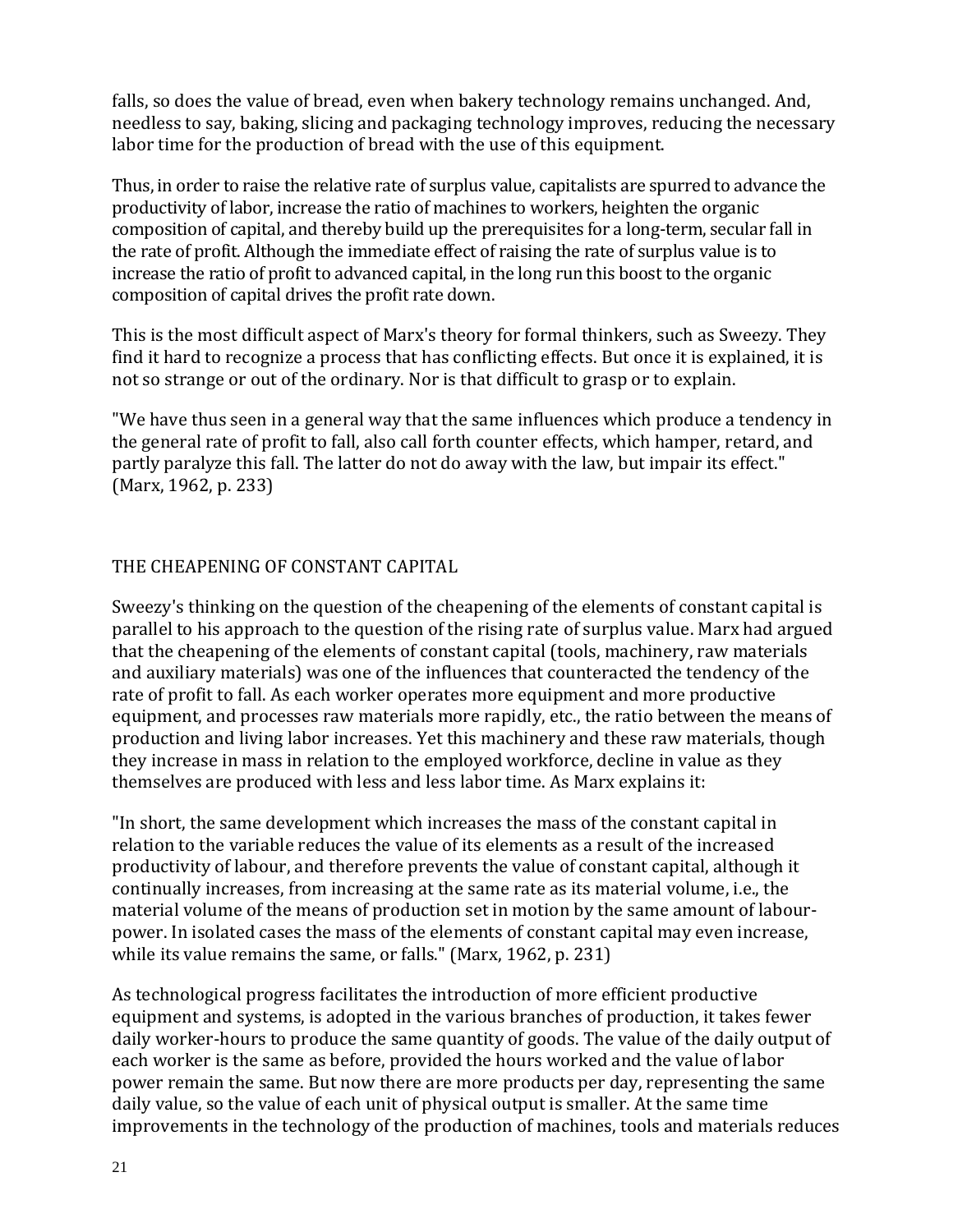the value of the means of production, so that the value of fixed capital passed on to the product of labor progressively declines with each new wave of technical advances.

As a result of advancing productivity of labor, the value composition of capital increases more slowly than its technical composition. While the mass of the means of production grows, each aliquot part of this mass, on average, requires less labor to produce, and is therefore lower in value than in the previous historical period. And it is true that the technical composition increases before the value composition increases. This is due to the fact that technical changes are not introduced simultaneously in all the enterprises in a given branch of production. The technical changes become generalized only gradually, and as this occurs the socially-necessary labor required for the products of this branch falls accordingly. The fall in value is in response to the rise in productivity. This raises the question: can the value of the means of production decline so fast, or so effectively, that the concomitant rise in profit completely offsets the effect of the diminishing volume of surplus value created?

Sweezy's comments on this issue only serve to create confusion.

He states: "It might seem that it would be preferable to look first at what might be called the 'original' increase in the organic composition, to observe the effects of this on the rate of profit, and only then to take account of the cheapening of the elements of constant capital which is itself due to the rise in productivity associated with the 'original' increase. It might be held that if this were done, the rate of increase of the organic composition would appear much larger and that this fact is prevented from showing in the statistics only by one of the 'counter-acting causes'." (Sweezy, 1942, p. 103)

By using the word "original" here, Sweezy apparently means that the means of production are to be regarded as first increasing at the old values of the elements of constant capital, then later corrected for the decline in their values resulting from higher productivity. He then continues:

"It is doubtful, however, whether any useful purpose can be served by such an attempt to preserve Marx's implied distinction between the primary rise in the organic composition and the counteracting (but smaller) fall due to the cheapening of the elements of constant capital. All that can ever be observed is the net change in the organic composition which is the resultant of both forces." (Sweezy, 1942p. 104)

Here Sweezy manages to avoid saying anything that would shed light on the issue, and merely raises an objection against a particular mode of framing the problem. However, by concluding that all that can be "observed" is the "net change," he shifts away from an attempt to explain why the cheapening of the elements of constant capital can only retard, but cannot reverse, the tendency of the rate of profit to decline. Thus, he gives the impression that the direction of change in the rate of profit might be indeterminate in the long run. While he does not state that the cheapening of constant capital might block the rise in the organic composition of capital, he leaves open the possibility.

Yet Marx made it clear that the cheapening of the elements of constant capital, just as the rise in the rate of surplus value, could neither reverse nor permanently obstruct the rise in organic composition and the fall in the rate of profit. As he pointed out,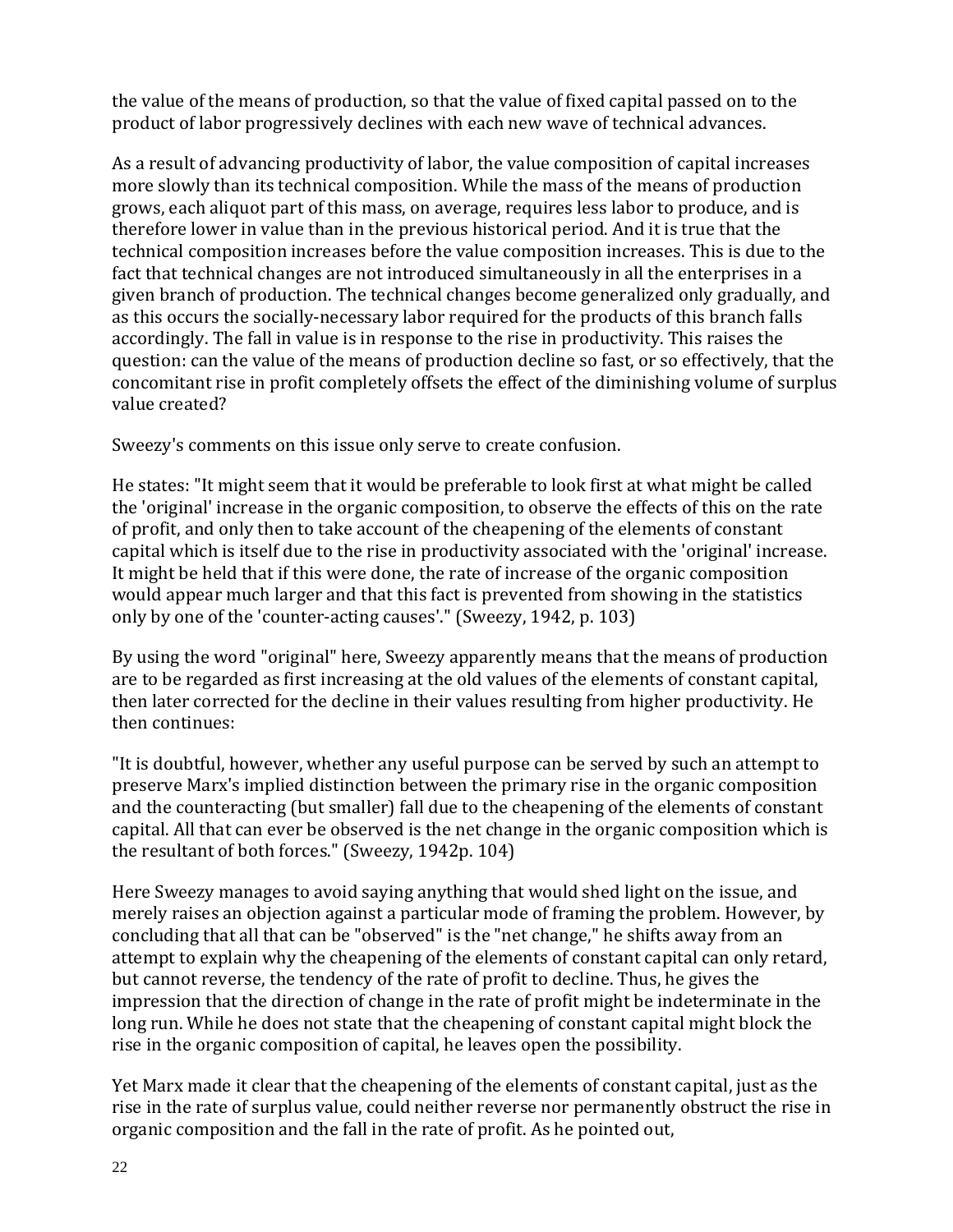"As a result of this increasing productivity of labor, however, a part of the existing constant capital is continuously depreciated in value, for its value depends not on the labor time that it cost originally, but on the labor time with which it can be reproduced, and this is continuously diminishing as the productivity of labor grows. Although, therefore, the value of the constant capital does not increase in proportion to its amount, it increases nevertheless, because its amount increases even more rapidly than its value falls." (Marx, 1968, p. 416)

The value of the constant capital must grow, even if more slowly than its mass grows. This must be understood in order to clarify why the organic composition of capital must rise in the final analysis, and that the cheapening of the elements of constant capital can only retard, but cannot reverse, this trend. Elsewhere Marx posed the question this way:

"Secondly, what becomes cheaper is the individual machine and its component parts, but a system of machinery develops; the tool is not simply replaced by a single machine, but by a whole system, and the tools which perhaps played the major part previously, the needle for example (in the case of a stocking loom or a similar machine), are now assembled in thousands. Each individual machine confronting the worker is in itself a colossal assembly of instruments that he formerly used singly, e.g. 1,800 spindles instead of one. But in addition, the machine contains elements that the old instrument did not have. Despite the cheapening of individual elements, the price of the whole aggregate increases enormously and the increase in productivity consists in the continuous expansion of the machinery.

". . . It is therefore self-evident or a tautological proposition that the increasing productivity of labor caused by machinery corresponds to increased value of the machinery relative to the amount of labour employed (consequently to the value of labor, the variable capital)." (Marx, 1971, p. 366)

In this discussion in *Theories of Surplus Value,* Vol. III, Marx mentions the increasing speed of machinery, its greater durability and its more efficient applications as factors that intensify the concentration of more and more capital in the form of machinery as compared with living labor. And as this process advances, each worker transforms greater and greater quantities of raw materials into semi-finished or finished products. As far as the product value is concerned, a growing fraction of the product value is attributable to the machinery, auxiliary material and raw material, and a dwindling fraction to the living labor immediately employed in the production process. The value of the means of production, passed on to the value of the product grows also, but not as fast as the mass of its material, due to the constant cheapening of the elements of constant capital.

It must be emphasized that the gains that are achieved in reducing the labor value of the elements of constant capital can only be brought about by increasing the technical composition of capital in those branches of industry which produce these machines, tools, mineral ores, locomotives, etc. In other words, living labor shrinks while fixed capital equipment grows in mining, agriculture, raw material processing, as well as in the manufacture of machinery, hardware, trucks, etc. Thus, the process of the cheapening of constant capital can only be advanced by the method of increasing the ratio of means of production to the employed workforce. And this feeds the growth of the organic composition of capital of the total social capital.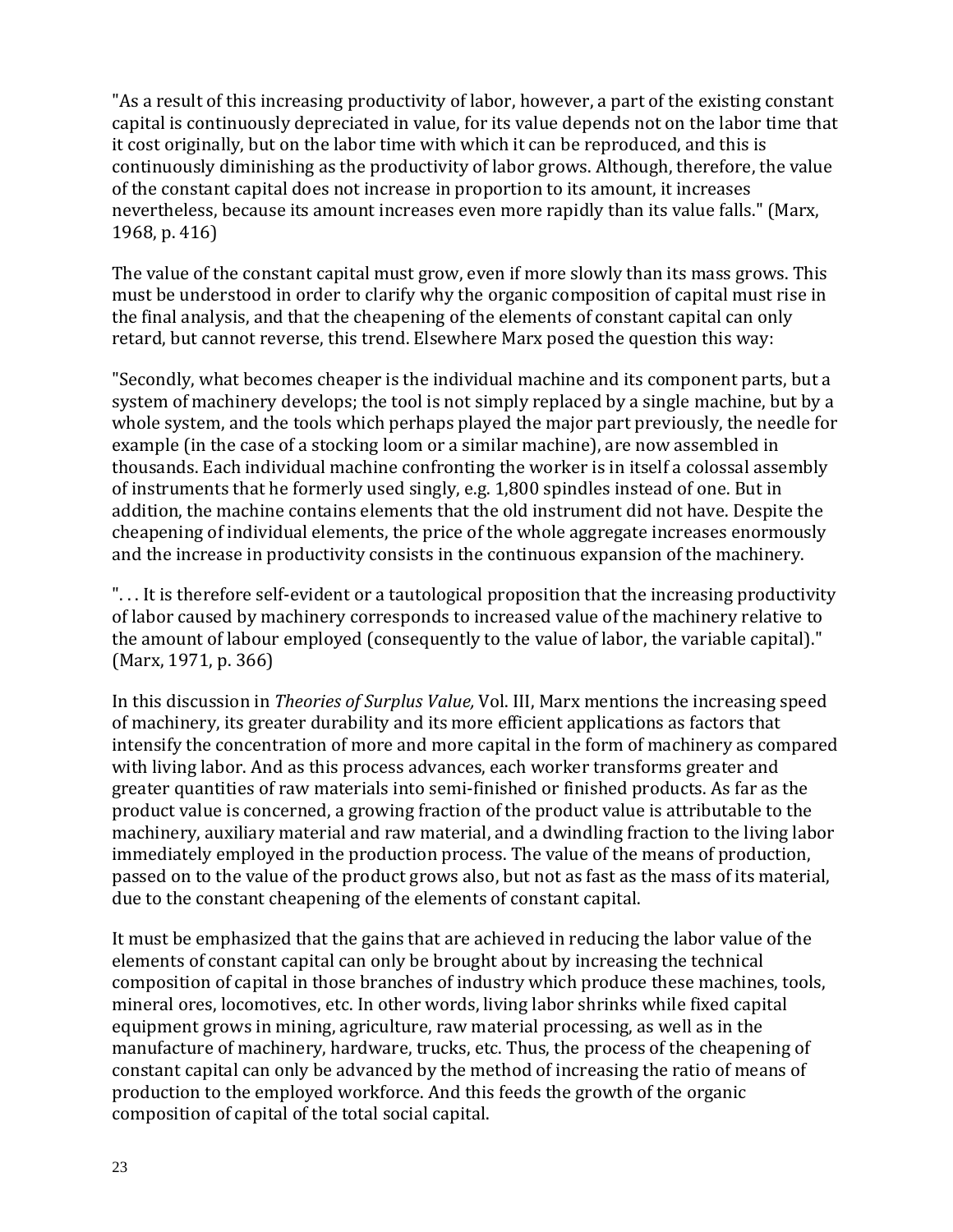Marx summed up his approach the question in *Grundrisse* (p. 748–50):

"This is in every respect the most important law of modern political economy, and the most essential for understanding the most difficult relations. It is the most important law from the historical standpoint. It is a law which, despite its simplicity, has never before been grasped and, even less, consciously articulated. … that the development of the productive forces brought about by the historical development of capital itself, when it reaches a certain point, suspends the self-realization of capital, instead of positing it. … The growing incompatibility between the productive development of society and its hitherto existing relations of production expresses itself in bitter contradictions, crises, spasms. … Hence the highest development of productive power together with the greatest expansion of existing wealth will coincide with depreciation of capital, degradation of the labourer, and a most straitened exhaustion of his vital powers. These contradictions lead to explosions, cataclysms, crises, in which by momentaneous suspension of labour and annihilation of a great portion of capital the latter is violently reduced to the point where it can go on.

## THE CENTRAL CONTRADICTION OF CAPITALISM

The central contradiction of the capitalist mode of production can be expressed as the conflict between the increasingly social and universal character of the development of the forces of production, and the limits imposed on this development by the private ownership of the means of production. The mechanism that drives capitalist production is profit. The rate of profit expresses the degree to which the capitalists are successful in exploiting the laborers (rate of surplus value), as well as how large a fraction of their capital they commit to hiring laborers (and the wage advanced to these laborers is the only fraction that produces a profit).

As time goes on, and as a result of the inexorable logic of their own competition, they are forced to lay out an ever-larger fraction of the capital available to them to purchase means of production, and thus face growing limitations on their ability to exploit wider layers of working people. This barrier combines with the intensifying downward pressure on wages, shrinking the mass market for consumer goods, and producing a crisis of shrinking possibilities for capital accumulation.

The capitalists attempt to increase the intensity of exploitation of the workers under their domination, and they may succeed to a certain extent, depending on the workers' capacity to resist. But neither the intensification of exploitation, nor the resistance to it, can reverse the growing organic composition of capital.

The law of the tendency of the rate of profit to fall is the most general quantitative expression of the growing antagonism between the dynamic development of the forces of production under capital, and the ever-smaller degree of success achieved by the capitalists in utilizing that development for their private gain. The declining rate of profit is a measure of the growing hindrance of private ownership to the further development of the productive forces.